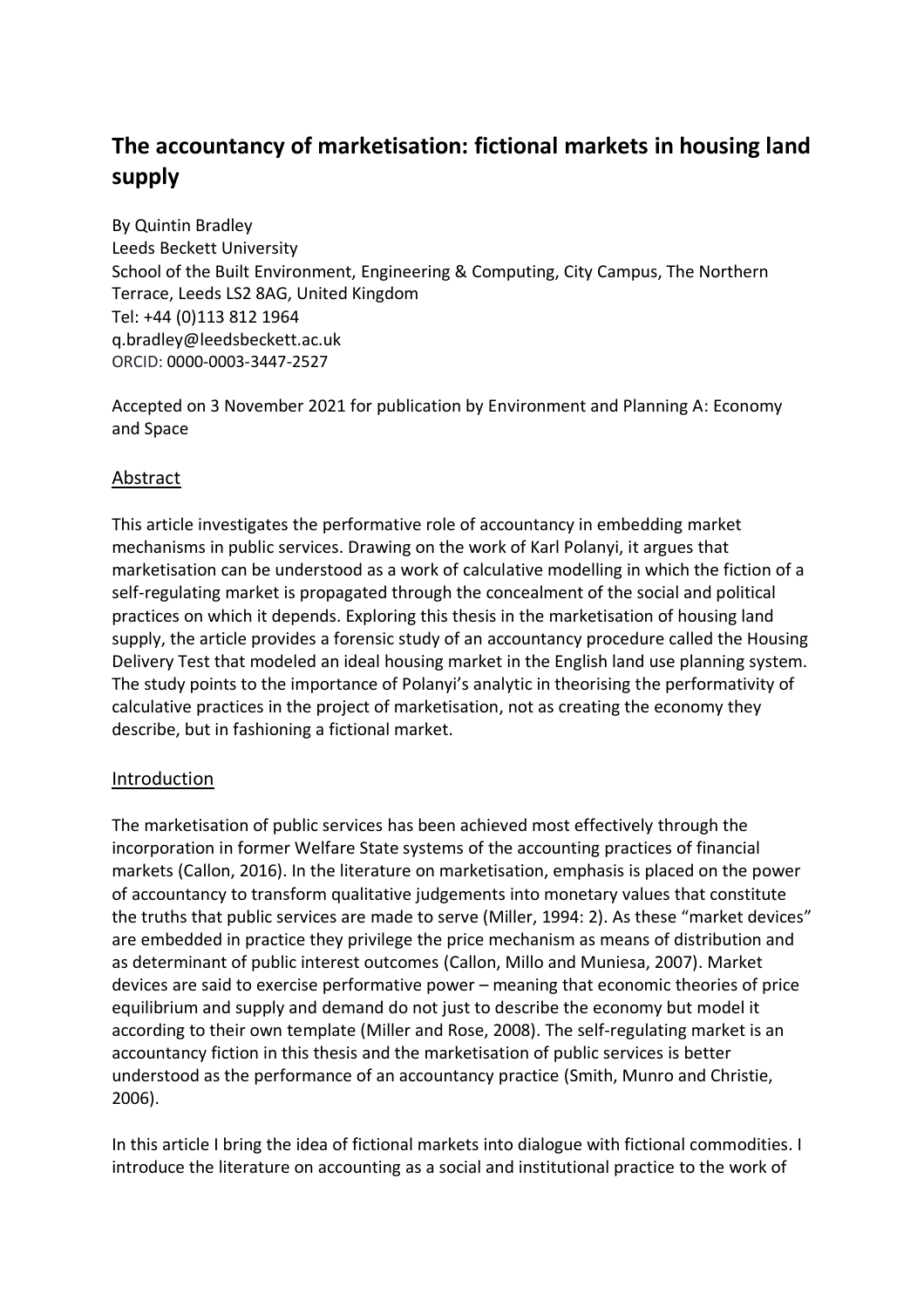Karl Polanyi (2001 [1948]) and his famed concepts of the double movement and fictional commodities. I want to understand the performative role of accountancy practices in constructing self-regulating markets in economies dependent on publicly regulated goods and services. I concentrate my study on an accountancy procedure in the English planning system called the Housing Delivery Test and the marketisation of housing land supply in the statutory regulation of land-use planning. I am concerned with the "invisible power of an inscription" (Latour, 1987: 14), in this case an apparently neutral account of housing delivery, to orientate land use planning to market prices and not public need. In examining the mechanics of this market device, I demonstrate the accountancy done in modelling an ideal housing market to conceal its dependence on public regulation. I argue from this evidence that marketisation can be understood as the performative accountancy of a fictional market within the shelter of public regulation. The article seeks to contribute a new perspective on the marketisation of public services to the literature on calculative practices, and it adds to a growing body of work that seeks to expose the practices through which land-use planning systems are repurposed to facilitate the extraction of value (Bradley, 2021, Ferm and Raco, 2020; Murphy, 2020; Waldron, 2019).

I begin with a brief summary of the literature on the performative role of calculative practices in the marketisation of public services before examining the insights that can be obtained by reading alongside this the work of Polanyi on fictional commodities and the double movement. I then turn to one of Polanyi's fictional commodities, land, to examine the role of accountancy in replacing need by price in the allocation of housing land supply. Turning to a detailed analysis of this process, I introduce the Housing Delivery Test as a calculative practice in English planning that effected this translation from need to price by imposing an economic model of supply and demand on statutory planning authorities. Drawing on Polanyi's analytic I evidence the work done to model a convincing representation of a self-regulating housing market while resolutely concealing its dependence on de-commodified practices. I conclude that Polanyi's work assists in developing a critical perspective on the performative role of accountancy practices in marketisation, not as the creation of markets but as the modelling of a fiction of the selfregulating market inside a broader social and political economy.

# The performativity of marketisation

The marketisation of public services is defined as the process whereby goods and services outside the price mechanism are incorporated within a self-regulating market, "expanding the empire of commodities and imposing the financial world's modes of evaluation on more and more sectors of activity" (Callon, 2016: 17). The difficulty with this definition is that it portrays marketisation in terms of the unstoppable expansion of a market economy and its subordination of "the substance of society itself to the laws of the market" (Polanyi, 2001: 497). The purpose of marketisation in the liberal economic narrative is to remove obstacles in the path of market expansion by ripping up regulation. The only regulation supported is that which creates the conditions for the market to augment its organising power and extend its economic sphere. A self-regulating economy must according to its own 'laws' comprise all elements of economic life. No goods or services can be produced unless they are produced for sale, nor distributed unless subject to the interaction of price with supply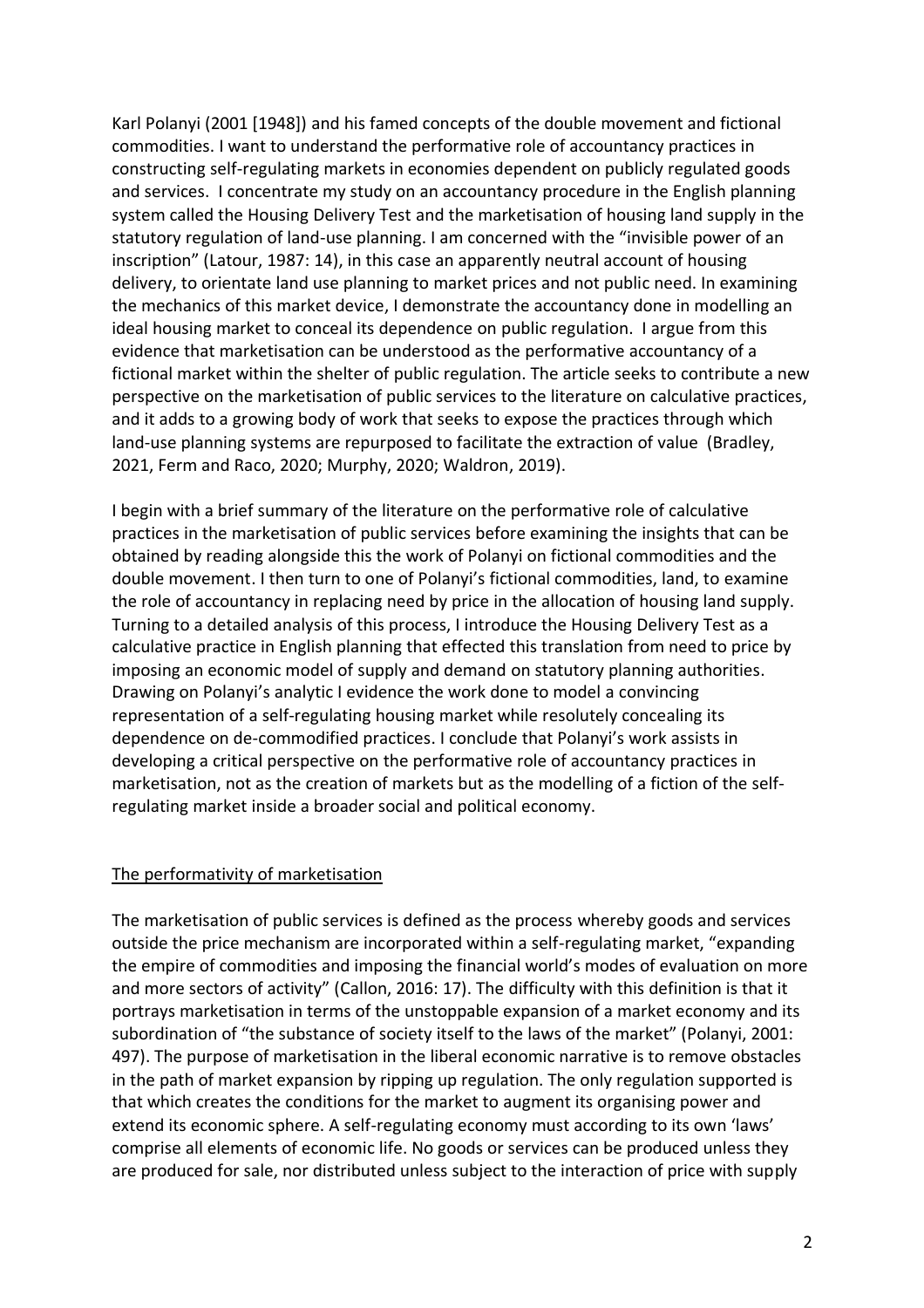and demand. Marketisation is understood as a matter of letting the market into a hitherto preserved space of goods and services that were considered unmarketable. Elements of production and distribution that were never described in economic terms are commodified and assigned value through their inclusion in the price mechanism. This understanding of marketisation promotes a narrative of a monolithic market economy with an essential identity and universalising dynamics. The political choices made in constructing the boundaries of the market economy and social practices that govern its functions are concealed and robustly denied (Smith, 2005).

Rather than buy into the perspective that an externally-existing sphere of economic activity is engulfing social practices, researchers into marketisation are directed to the work done by social practices in the performance of markets (Gibson-Graham, 2006; Miller, 1994). This reversed viewpoint draws attention to the practices and process through which the marketisation of public services is achieved, and in particular to the role of accountancy, valuation and financial calculations in embedding markets within public services. It has been argued that these economic practices play a constitutive role in market creation. Michel Callon (1998: 2) famously maintained that economics "performs, shapes and formats the economy, rather than observing how it functions". The self-regulating market is a performance and apparently universal market laws, like supply and demand and price equilibrium, are the consequence of practices that do not so much "describe economic life as make it possible and manageable" (Miller and Rose, 2008: 11).

The argument that economics is performative – that economic practices construct the economy rather than describing it – suggests to me a process of modelling or trialling of ideal markets through specific interventions. Rather than describe a self-regulating market that exists externally, marketisation produces a model of how markets are expected to function (MacKenzie, 2006). What the model supposes then becomes actual, as Michel Callon (2007: 320) said. The model supposes a self-regulating market and establishes the conditions required for it to operate, not in a market economy, but in non-market goods and services. An ideal market modelled in public services is presented as an accurate depiction of how a 'free' economy works. The messy reality of the market as it is actually experienced, with its monopolies, price-fixing, externalities and inefficiencies, is masked. The ideal market, with its invisible hand and price equilibrium, is brought about through the regulatory interventions of the state and in the public sector. Marketisation does not mean de-regulation. It may even mean more regulation (Graeber, 2015). It is just that regulation is now directed to different ends.

This perspective on marketisation draws attention to the function of the state in creating and shaping markets, and not simply enabling their expansion or mitigating their failures (Mazzucato, 2015). Perhaps more importantly, it challenges the separation of economic and political spheres and points to the role of statutory regulation as the engine of market activity, supporting Karl Polanyi's thesis of the economy as a function of the social order. The process of marketisation, of the commodification of goods and services formerly outside the price mechanism, and the consequent necessity of re-embedding them in a more diverse economy, constitutes the core of Polanyi's (2001[1944]) well-known thesis of the 'double movement' in his classic work *The Great Transformation*. Understood in some readings as a pendulum-like dynamic, swinging between commodification and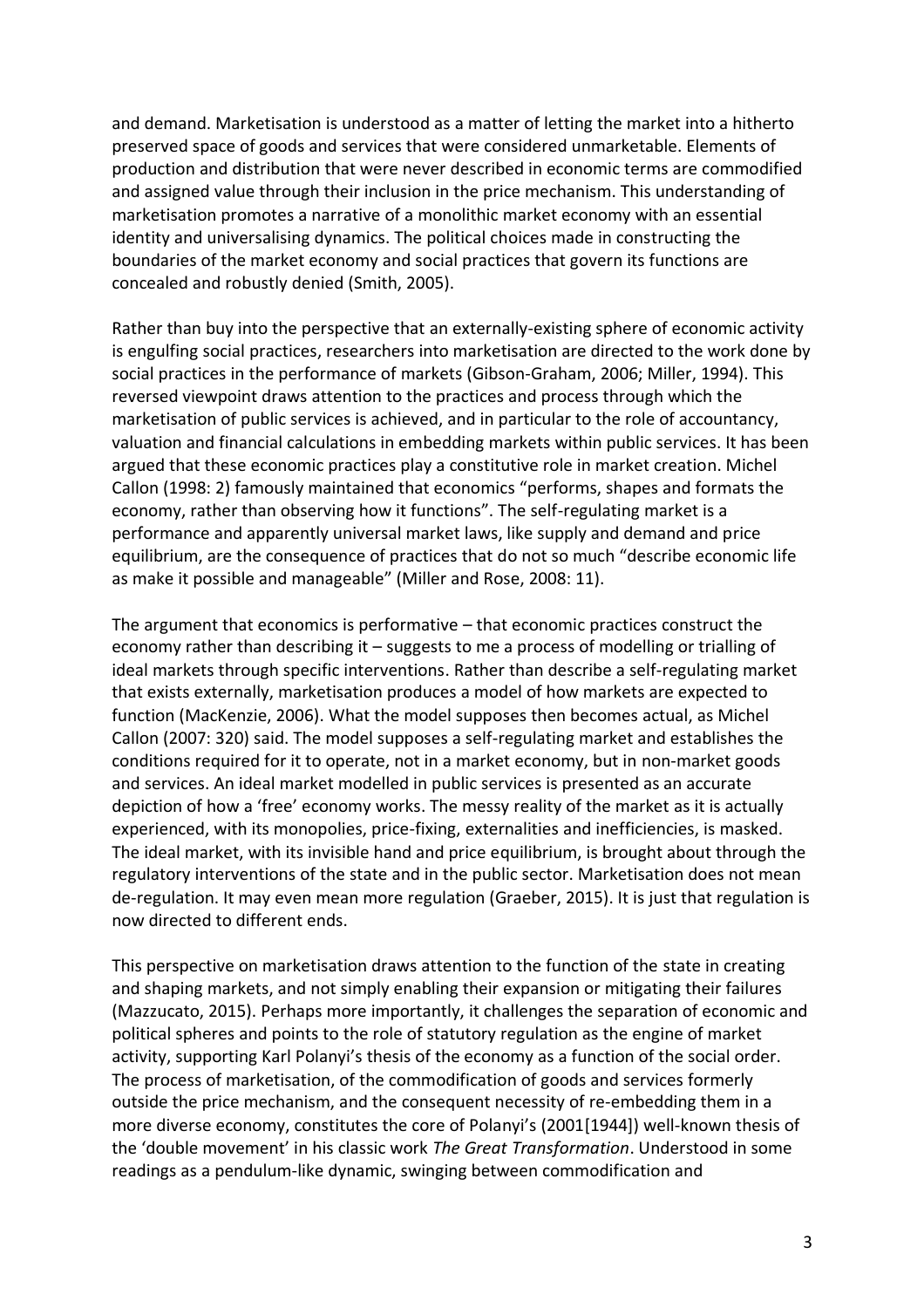decommodification, the double movement describes how efforts to create a market society that is global in scope and detached from the social and political sphere call forth countermovements that re-embed the market in society through state regulation and intervention (Hough and Bair, 2012). In the place of the pendulum metaphor, other critics suggest Polanyi intended the double movement to be understood as a dialectic process in which movement and countermovement occur simultaneously (Goodwin, 2018). Polanyi identifies the state as deeply involved in creating the conditions for markets, as well as providing correctives to market failures. The double movement indicates the dependence of the supposedly dis-embedded liberal market economy on social and political relations to provide the conditions that enable it to function. Or to put it another way, the ideal of the utopian self-regulating market comes about only as a result of state regulation (Langthaler and Schüßler, 2019; Maucourant and Plociniczak, 2013).

Polanyi's concept of fictitious commodities is central to understanding the achievement of marketisation in simultaneously embedding and dis-embedding markets. It provides a useful framework for thinking about the performative role of accountancy practices in transforming goods that exist outside the market into commodities. The fictitious commodities identified by Polanyi (2001: 497) are labour, land and money and all three are essential to the operation of a self-regulating market economy. The essential principle of self-regulation is that "a market economy can exist only in a market society". It must "comprise all elements of industry, including labour, land and money... But labour and land are no other than the human beings themselves of which every society consists and the natural surroundings in which it exists. To include them in the market mechanism means to subordinate the substance of society itself to the laws of the market". Since labour, land and money are "human and natural components of the social fabric" that were never produced for market sale, Polanyi argues to treat them as commodities is to base the claim of a selfregulating market on a fiction (Polanyi, 2001: 876). The marketisation of fictitious commodities – these goods and services produced outside the market – establishes a fictional market, what Polanyi (2001: 508) calls "the extreme artificiality of market economy". The essential nature of market liberalism is built on myth; it is a fiction.

The commodification of these fictitious commodities has destructive consequences for the market economy which can only be mitigated by regulation, Polanyi's argument continues. It is necessary for the state to actively intervene to re-embed the market in the social and institutional practices of a broader and more diverse economy and to sacrifice the ideal of a free market in order to manage the consequences of the market's own mythic claims to universality. State intervention employs a range of economic practices in order to uphold the fiction of commodity markets and labour, land and money are made subject to supply and demand only through the intervention and support of public services (Gibson-Graham and Dombroski, 2020). The mythical market that results is promoted as an accurate representation of an independently existing self-regulating economy even though it is designed by state intervention and maintained by modes of production and distribution outside of the price mechanism. This perspective on marketisation calls for closer analysis of economic practices. How are fictional commodities accounted for and made subject to supply and demand? How is the principle of self-regulation modelled in the accountancy of need? To explore these questions further, I turn to one of Polanyi's fictional commodities, land, and to the state regulation or zoning of land-use in urban and rural planning.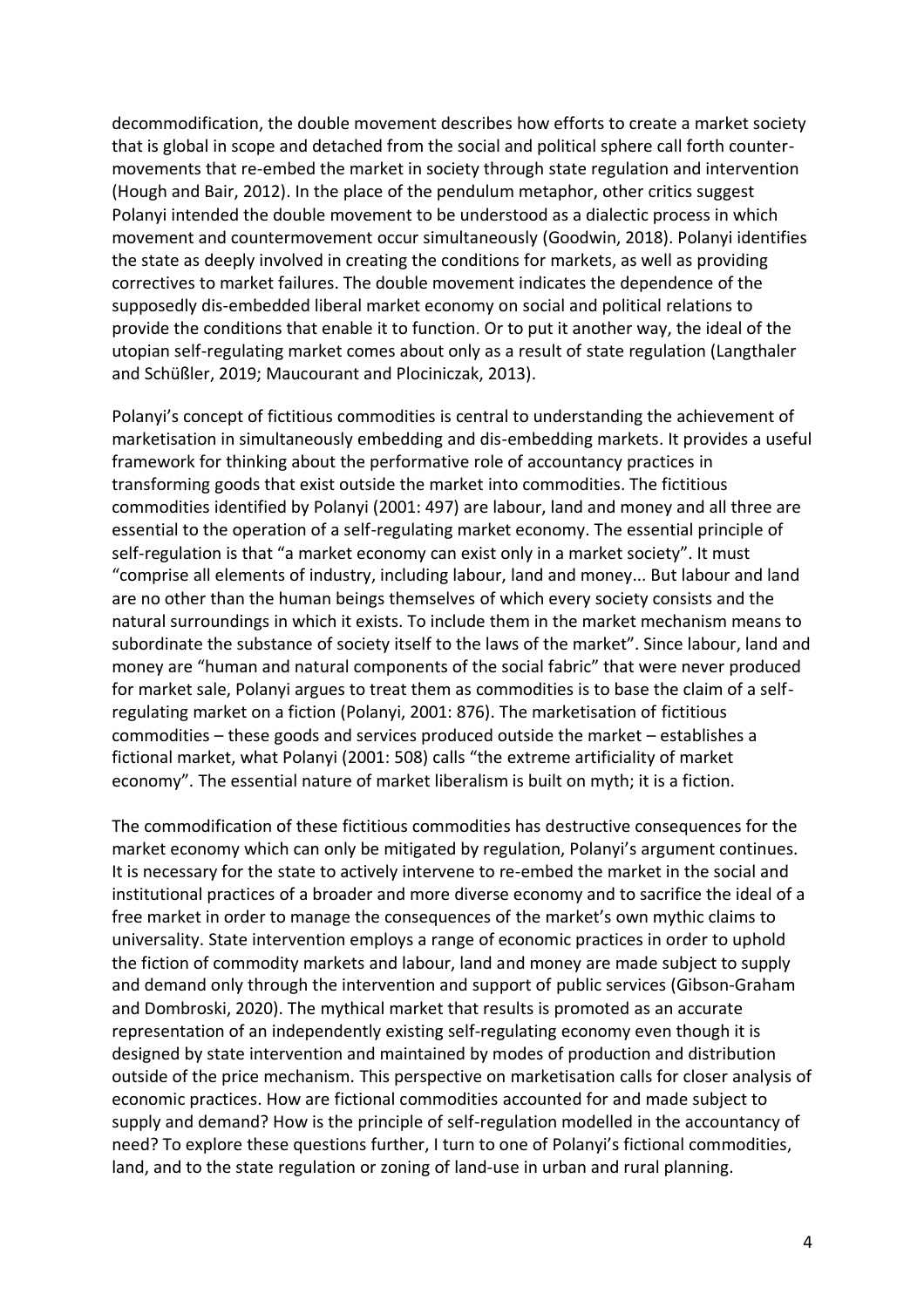# The marketisation of housing land supply

In *The Great Transformation*, Polanyi (2001 [1944]) defines land as a fictitious commodity because as a natural resource it was never manufactured for sale. The definition has been critiqued for its representation of land as original untouched nature (Fraser, 2014), but the argument that land is natural, finite and cannot be replicated, and therefore cannot embody value, was endorsed by classical economists, Smith, Ricardo and Marx who considered any market in land inextricably entangled in social and political relations. The desire to rescue finite nature from the destructive effects of commodification animated the early town planning movement in North America, Australia and Western Europe (Ravetz, 1986). State regulation of land use and development was considered a necessary step to avoid "neighbourhoods and landscapes defiled, rivers polluted…the power to produce food and raw materials destroyed" (Polanyi, 2001:505). Since the early 1900s statutory urban and rural planning systems have partially de-commodified land by freezing land values to protect specific landscapes from development and allocate land to social needs. The perception of land as a fictional commodity has qualified, but not discouraged, the valuation of land as a commodity. Land markets flourish, and the ground rent captured through land use planning fuels a global market in property development and investment (Haila, 2016), the financialisation of rents and mortgages (Fields, 2018), and the consequent crisis in access to affordable housing (Gallent, 2019). The role of the state in the commodification of land has been central to this process. From the earliest legislation that allowed common land to be enclosed (Blomley, 2008), to the deregulation of mortgage markets by statutory regulators (Aalbers, 2016), and the privatization of public land by state agencies (Christophers, 2018), the commodification of land has been "the outcome of a conscious and often violent intervention on the part of government" (Polanyi, 2001: 1331).

A 'double movement' between regulation and deregulation characterises the statutory frameworks of land use planning. The distribution of goods and services by need, rather than by ability to pay, underpinned New Deal and Welfare State strategies that sought to remedy poverty and inequality through amelioration of the price mechanism (Smith and Easterlow, 2004). In early town planning legislation, the principle of need regulated the state allocation of land use, ensuring that privately-owned land was reserved for public facilities and public interest goals (Raynsford, 2018). The allocation of land for new housing was governed by the principle of housing need and it prioritised households who were homeless or living in insecure or inadequate housing. The provision of public, social or municipal housing, rented at cost rather than market value, continues to provide a functioning model of distribution by need, rather than ability to pay, and supplies more than 50 per cent of all housing in European and Far East cities, and 17 per cent of homes in the UK (Broughton, 2018). The distribution of housing by need requires the suspension of the price mechanism and coexists uneasily with a commitment to price as the fairest mechanism of distribution. In a liberal economic perspective "the idea of need signifies no more than a preference shared by many people" that is best addressed by the private market (Doyal and Gough, 1991: 10). In contemporary planning systems, land for housing is allocated on need but the price, location, quality and type of housing is determined by ability to pay. The marketisation of housing land is enabled by the adoption of accountancy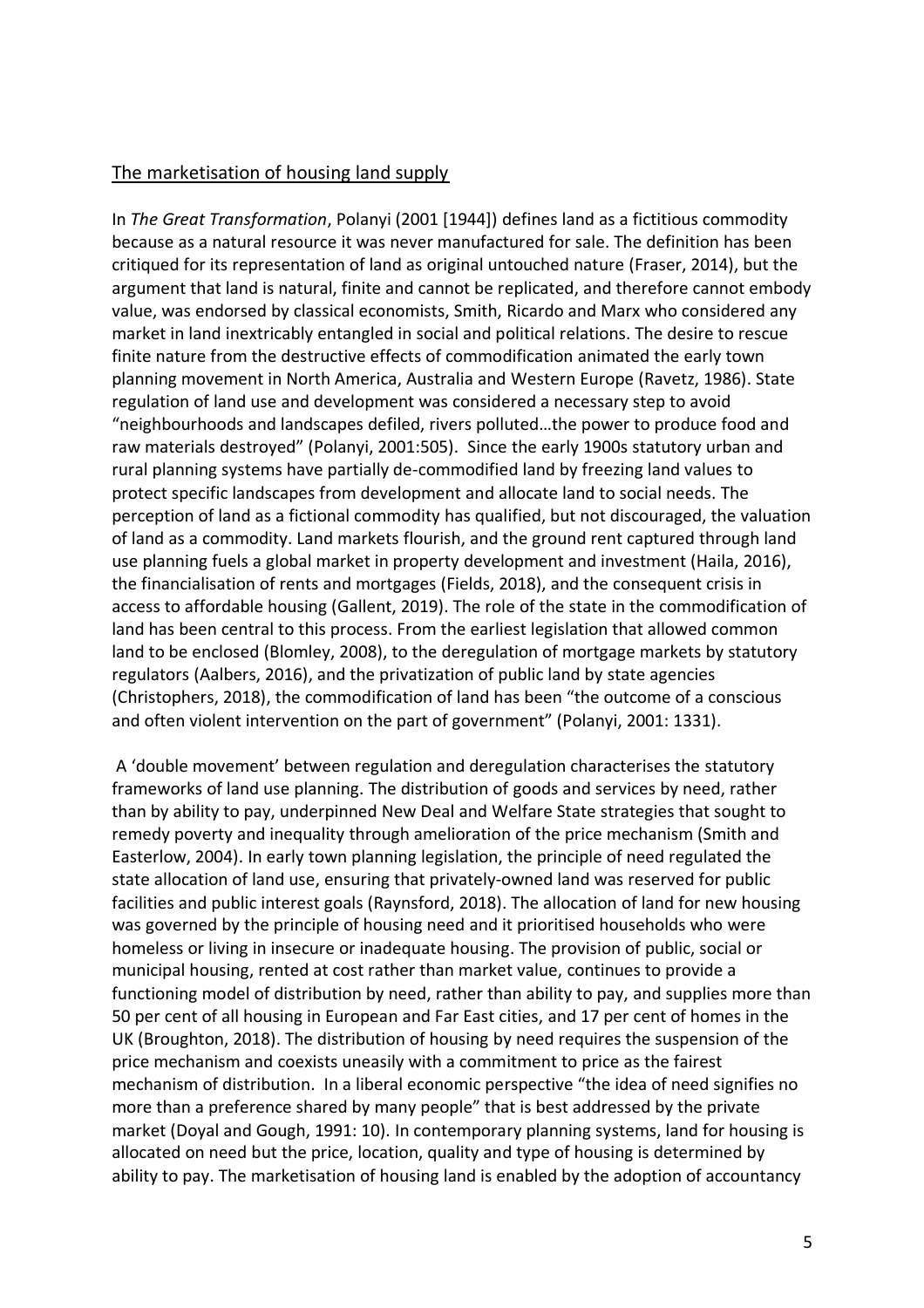practices that adapt the principle of need to the operation of a self-regulating market. The first step in this adaption is to detach qualitative values from their social and political context and bring them into a standard frame of accounting where they can accounted for impartially as cold hard numbers (Callon and Muniesa, 2005; Kurunmäki, Mennicken and Miller, 2016).

The calculative model economises the political in planning and displaces it or abstracts it from questions of the justice of outcomes (Miller, 2001). It changes the way in which values are thought about and addressed. In planning for housing need specifically, a market model of supply and demand is intruded into a sphere of provision that has traditionally nurtured very different principles for the distribution of public goods (Smith and Easterlow, 2004). To economise the concept of housing need is to give it not just a number but a price and to present it as a proxy for demand in a housing market in which it is assumed that "the supply of goods (including services) available at a definite price will equal the demand at that price" (Polanyi, 2001: 482). Quantified as a measure of demand, need becomes comprehensible only in relation to the price mechanism and the task of planning for housing need is reduced to one of balancing housing supply and demand. An increase in supply requires a sufficient volume of land to be allocated for residential use to enable house prices to reach equilibrium.

Urban economists think that land can be treated like any other commodity whose utility determines its price. Land is simply another factor of production and the rent charged for its use appears to the landowner "as the interest on imaginary capital", as Marx (1981: 716) put it in volume three of Capital. David Harvey (1982: 347) extended this simile to point to a tendency for land to be treated as a pure financial asset. The rent paid for the use of land was "considered as the interest on some imaginary, fictitious capital". If land is treated as a pure financial asset the use is determined by price rather than the other way around. Landowners seek a use value that attracts the highest potential rent and land use becomes an object of speculative investment (Haila, 2016). The idea of fiction, whether in fictitious capital or fictitious commodities, usefully points to the fictionalisation required to turn a natural resource into an object of exchange and investment. The success of this fiction depends on the performative power of accountancy to actualise, in Michel Callon's (2007: 320) word, the world modelled in its formula. A calculative model in which house prices respond to land supply does not provide an accurate representation of transactions in financialised land markets where price now determines use. When imposed on statutory planning authorities, however, this model requires them to supply land zoned for housing in a quantity that responds to house prices. A calculative model of a fictional market where supply equals demand and price follows use is actualised through the state regulation of land use. Within the confines of a public service, and only there, land then functions like any other commodity. To pursue this thesis, I examine an accountancy procedure in housing land supply in England called the Housing Delivery Test. My concern is with the calculative practices through which housing need is equated with price and the fictional commodity of land is modelled in a self-regulating market.

#### Supply and demand in the Housing Delivery Test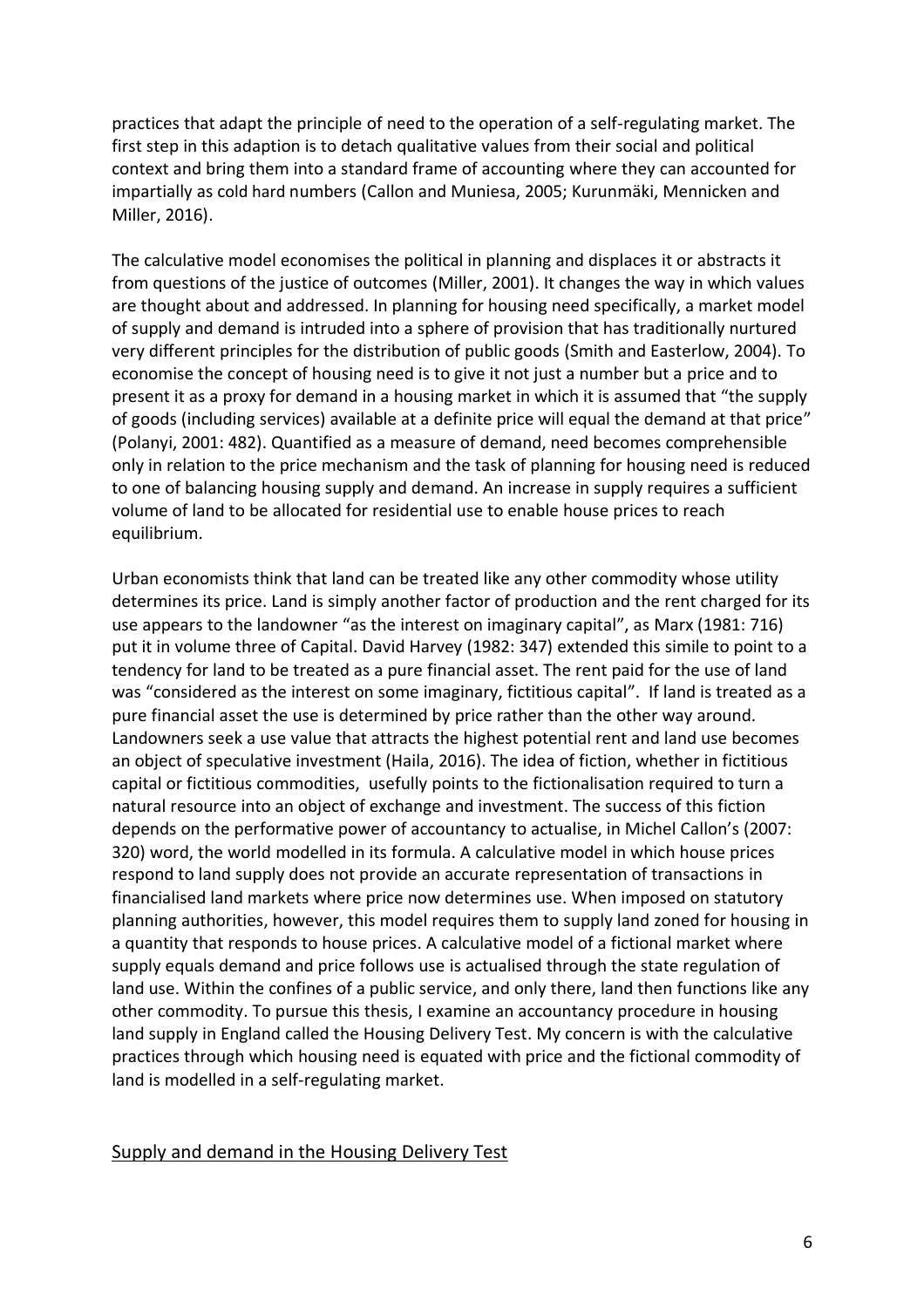Launched by government in 2018 as a standard approach to measuring the delivery of completed homes in England, the Housing Delivery Test compiled an account of housing supply against housing need to produce a percentage measurement of the number of homes delivered against target. It was governed by the following formula:

Housing Delivery Test (%) = Total net homes delivered over three year period Total number of homes required over three year period

Local planning authorities were held accountable for the results of this calculation through a performance management regime intended to align the regulation of residential land supply with market prices (Callon and Muniesa, 2005).

The total number of homes required in the Housing Delivery Test was calculated using an affordability metric that effectively marketized the principle of housing need by transforming qualitative values into price signals. Affordability metrics have become increasingly popular in USA, Australia, New Zealand, and UK as a means of defining housing need for public policy purposes (Meen and Whitehead, 2020). The affordability metric used in the Housing Delivery Test was a median multiple: a measurement of the ratio of median house prices to median incomes. Considered at best an unreliable rule of thumb by economists, this affordability metric is internationally associated with the assertion that planning and zoning interfere with price signals and constrain supply (Murphy, 2014). The metric was introduced in England in 2017 in a government consultation paper in which affordability was defined in the following terms:

"If the average worker cannot get a mortgage for the average home in the area without additional help (e.g. from the 'bank of mum and dad'), then there are not enough homes in the area and the local authority needs to plan for more" (DCLG, 2017: 12).

Consistent with the narrative that planning interferes with the price mechanism in land markets, the affordability metric produced a simple economic model that did not include demand-side effects, despite being based on the loan to value calculations of financial institutions (Gallent, 2019). As the new standard methodology for calculating the number of homes required in the Housing Delivery Test, this affordability metric broke with all previous calculations of need. It did not require a specific count of homeless households or those in unfit housing, nor did it assess the backlog of concealed households, the waiting lists for social housing, and it took no account of medical or social housing needs. Instead, it expressed housing need as a house price formula. It mandated that for every percentage increase in house prices above four times median wages, local authority planners must apply a housing need uplift to household projections of a quarter of one per cent.

The formula for housing required in the Housing Delivery Test did away with the qualitative task of determining housing need. It monetised housing need as a ratio of house prices to incomes and concocted an economic model in which both housing need and demand would be met through a self-regulating market. Need was to be addressed when supply and demand were in equilibrium and house prices were no more than four times median wages. The Housing Delivery Test made it the responsibility of local planning authorities to ensure the unobstructed functioning of supply and demand to turn this fictional model into an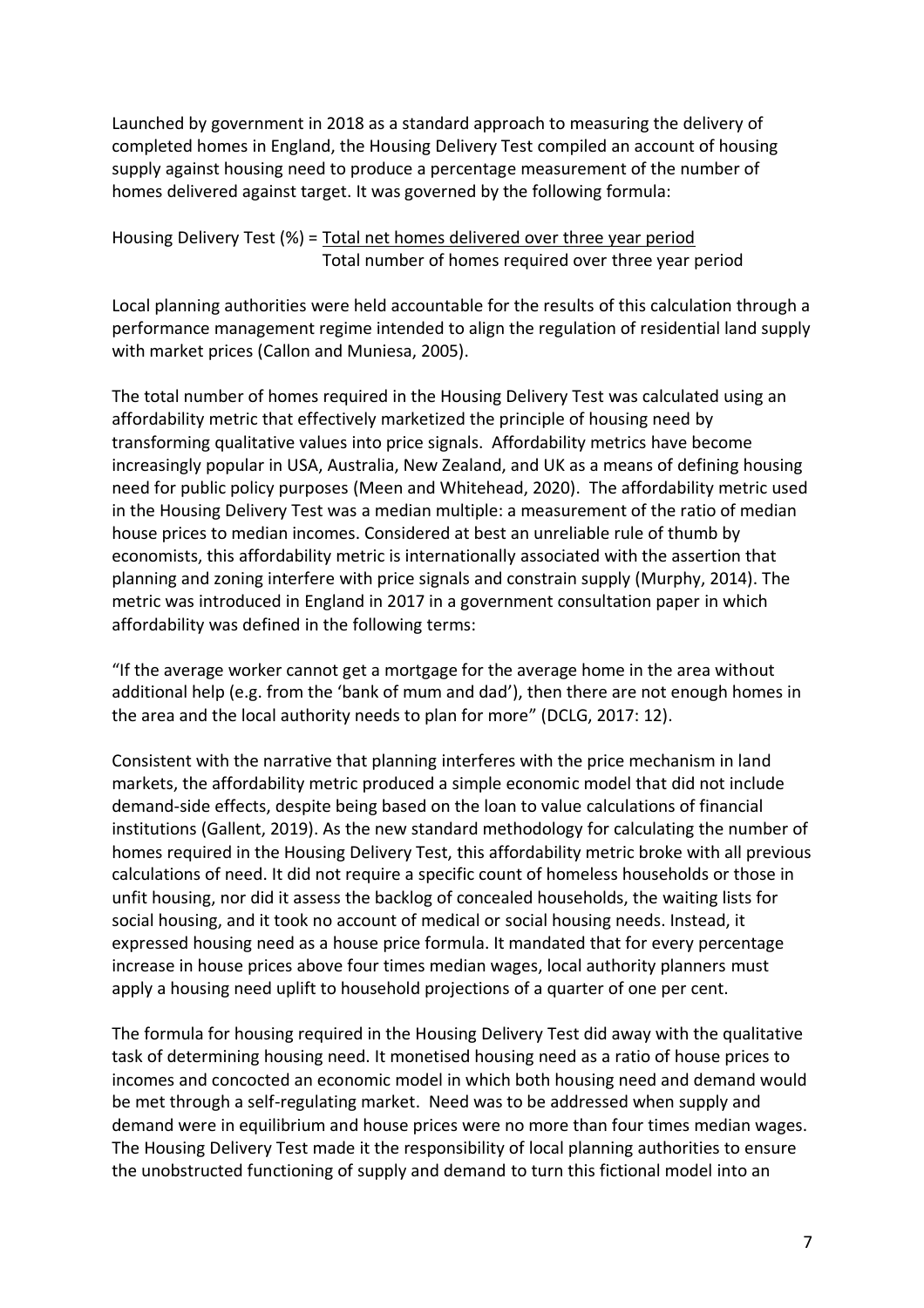actual housing land market. Any failure of housing supply to respond to prices was received as evidence that statutory land use regulation was obstructing a self-regulating market. It was essential for the operation of this accountancy model that housing supply could be calculated as a commercial product governed by price alone. The problem for this calculation was that price was not the only determinant of supply.

The Housing Delivery Test provided a calculation of housing supply expressed as a percentage of the number of homes required. This percentage provided the test of local planning authorities to judge the extent to which they facilitated a correspondence between supply and demand. The annualised sum of housing supply for the Housing Delivery Test was provided by a nationally collected statistic of "net additional dwellings" reported annually eight months in arrears (MHCLG, 2020c). This data source was particularly problematic because it did not distinguish between private sector and not-for-profit housing providers. Although the supply of public housing had reduced to a trickle, 20 per cent of housing supply in England continued to be provided at discounted rents or sale as 'affordable' homes. The distribution of these affordable homes was decided by a qualitative assessment of need either on housing priority or according to income levels. While the affordable housing sector operated in a housing marketplace, supply was boosted by a public grant programme and access was determined by administrative assessment. The data on supply used for the Housing Delivery Test significantly under-counted new affordable housing and treated it as if it were distributed on ability to pay (National Housing Federation, 2021). The annual calculation of additional dwellings was provided net of demolitions which again produced inaccuracies in accounting for housing distributed on the principle of need. Between 2004 and 2020, just under 120,000 social rented homes were demolished in England to make way for market housing in high land value areas. The loss of these homes was only recorded "when the redevelopment on the same sites complete in their entirety" (@HennessyArch, 2020), which in the case of many metropolitan regeneration schemes could be ten years after their demolition. Quarterly and more up to date figures for housebuilding that accounted both for private and not-for-profit housing delivery and tracked the construction pipeline from start to finish were also collected by the government (MHCLG, 2021), as were statistics on Energy Performance Certificates (EPCs) that enabled closer analysis of new housing supply (Hudson, 2020). Neither of these more detailed data sources was used for the Housing Delivery Test.

The omission of any specific record of affordable housing production in the Housing Delivery Test propagated the narrative that housing was supplied only in a self-regulating market independent and distinct from the broader economy of social relations. Considerable effort was expended to present it in that accountancy format. The Housing Delivery Test envisaged housing as an economy best left to its own devices and as a market that would work if only it could be made 'free' from planning (Miller, 2002). The only politics allowed in the housing supply market were about 'freeing' it up (Smith, 2005). When applied as a performance management tool to discipline local planning authorities, the test worked to support a causal connection between too much planning and house price inflation. The Housing Delivery Test affirmed in cold hard numbers that a self-regulating market could provide affordable homes and meet housing need if land use regulation was removed.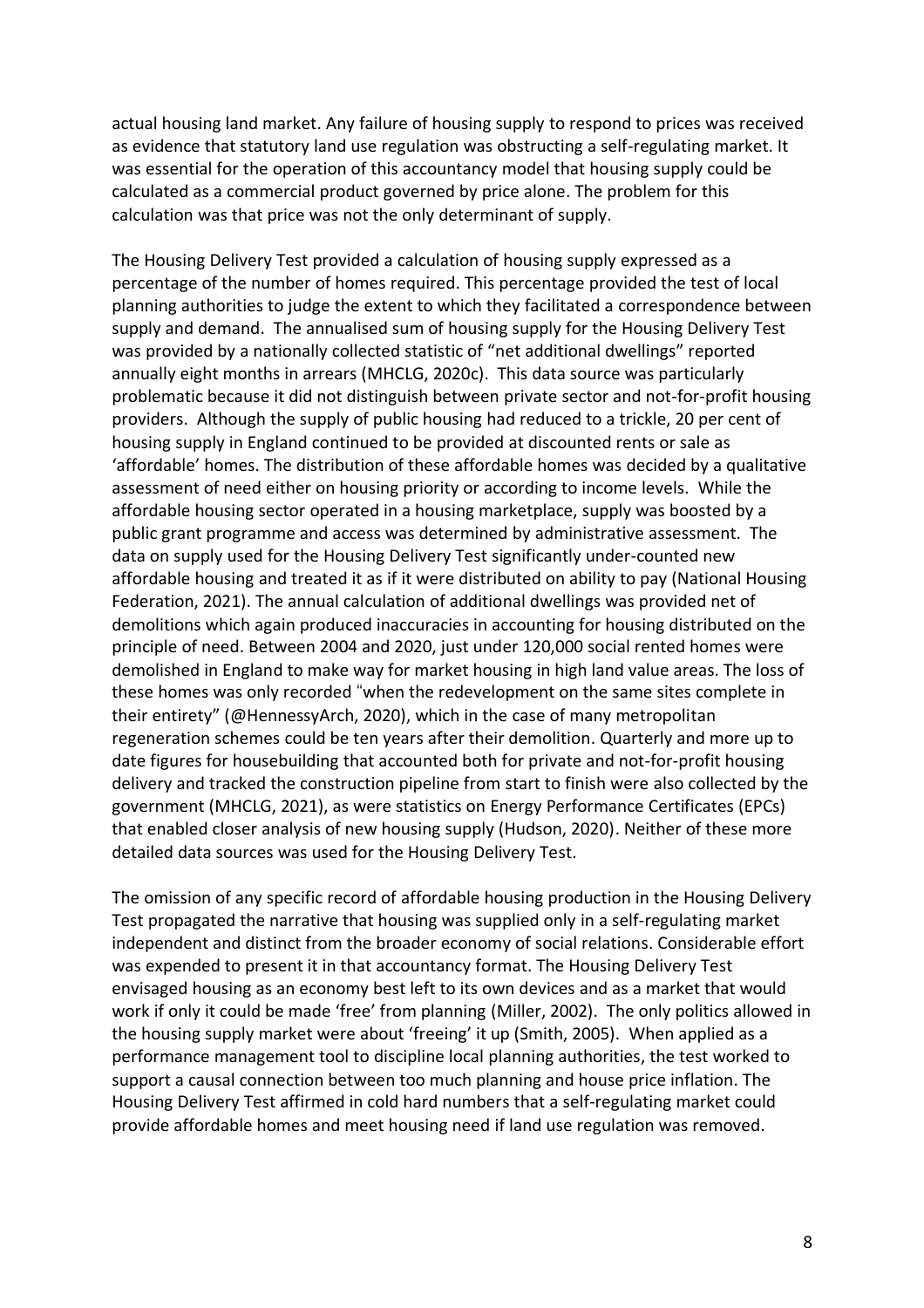In Michel Callon's (1998) introduction to *The Laws of the Markets* he identifies the accountancy practices necessary to create a model of a market. A market, he says, is a coordination device. It establishes "a space of calculability", a calculative agent and a list of elements from which a price emerges. The coordinating function of the market is created by an act of framing, which demarcates those elements taken into account and those that are excluded. "It is owing to this framing that the market can exist, and that distinct agents and distinct goods can be brought into play" (Callon, 1998: 17). Callon's concern here is with calculations and formula that produce price as outcome (Miller, 2002). In the case of the Housing Delivery Test, price was not just the outcome of a list of elements, it also appeared as the organising principle, as Polanyi had predicted. The Housing Delivery Test was framed by the market assumption that "order in the production and distribution of goods is ensured by prices alone" (Polanyi, 2001: 482). All de-commodified elements contributing to housing supply and any specific recognition of need as a mechanism of distribution were excluded from the frame. The Housing Delivery Test modelled a market in which a fictional commodity could be made to behave as a commodity should behave. What was excluded from the calculations, however, was the fictional commodity itself: land.

#### What is counted and what counts

The Housing Delivery Test imagined a market in which the self-regulation of supply and demand was unfairly obstructed by the state regulation of land use. It created a performance framework to ensure planning authorities delivered sufficient quantities of permissioned land to the private housebuilding industry. Presented with two sets of figures removed from their contexts and associated in calculation, local planning authorities were then tested on the results. They failed the Housing Delivery Test if housing supply did not correspond with housing demand. They were then disciplined through a package of sanctions that at their most onerous allowed developers and landowners to overturn local land-use regulation and access the value of land that otherwise would have been subject to environmental protections.

Calculative practices and formulas make visible only the information that connects procedure to responsibility. Their purpose is to govern performance, or to make numbers rule (Miller, 2001). The Housing Delivery Test framed its calculative space as a specially prepared "stage" on which local planning authorities were spot-lit in an attribution of culpability, as the only actors responsible for ensuring the correspondence of supply and demand and house price equilibrium (Callon, 1998: 253). When the count of housing supply in a local planning authority area was less than 75 per cent of the housing requirement a clause in national planning policy called the "presumption in favour of development" was triggered (MHCLG, 2019 para. 11). Otherwise known as "the tilted balance" this sanction undermined the powers of local authorities to determine the location of new housing or to refuse speculative applications for residential planning permission. It partially de-regulated the supply of housing land and endowed the market with widely enhanced opportunities to acquire residential planning approvals (Chadwick, 2017). In 2020, one third of all planning authorities failed the Housing Delivery Test and 52 local authorities were disciplined through the removal of their residential land use planning powers (Simmie, 2021). This gave landowners, property investors and developers in those areas opportunities to secure a change of use in land under their control and unlock potential increases in its value.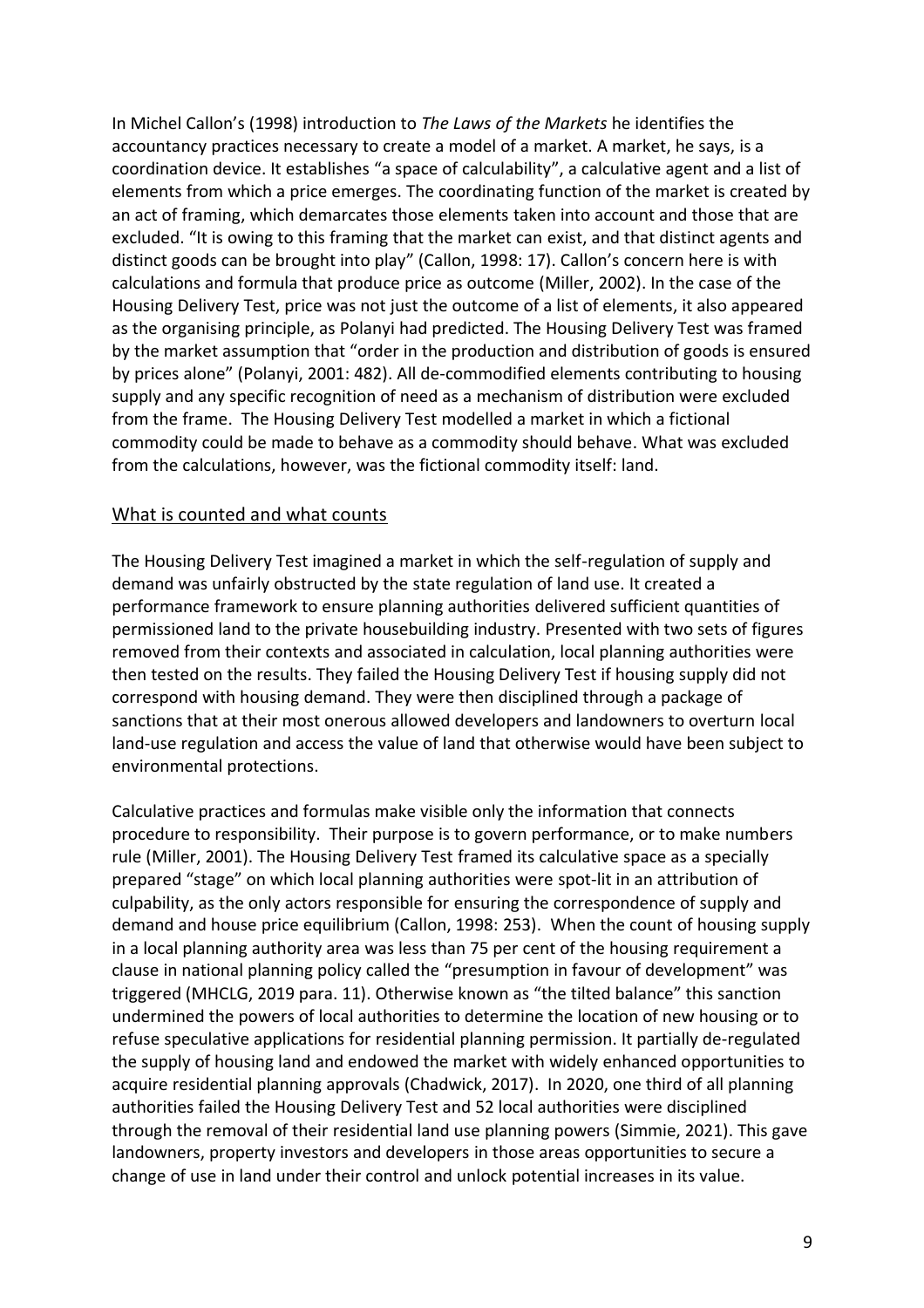The Housing Delivery Test did not include land in its calculations. It applied an economic model of supply and demand in the housing market to discipline local planning authorities into supplying permissioned land for residential use. Housing commodity markets were utilised as a proxy for the supply of a fictional commodity – state regulated land use – with the intended effect to increase the supply of land. Local authorities in England are not directly responsible for building homes, except in very small numbers. In their statutory planning function, they influence housing supply by ensuring a requisite quantum of land is granted planning permission for residential use and they have no power to ensure that planning permission translates into houses built. The Housing Delivery Test did not include any data on residential planning permissions in its calculations. Instead, it measured local planning authority performance according to the number of homes built by the private market. The Housing Delivery Test made local planning authorities responsible for a function outside of their control – the completion of homes – rather than what was in their remit, the supply of land with planning permission (NAO, 2019).

If the Housing Delivery Test was concerned to provide an accurate assessment of the contribution of planning authorities to housing supply, it would include a calculation of the number of homes annually given planning permission. These figures were not collected as a national statistic by the Ministry of Housing, Communities and Local Government. The only statistic collected was "the numbers of decisions on planning applications submitted to local planning authorities, rather than the number of units included in each application, such as the number of homes in the case of housing developments" (MHCLG, 2020a: 9). The data on the supply of houses used to measure the performance of local planning authorities in the Housing Delivery Test included, bizarrely, homes that had been built without requirement of planning permission. The expansion of permitted development rights since 2013 had allowed shops and offices to be converted to residential use without the need to obtain planning permission. This strategy to deregulate land use had exploited a traditional feature of the English system which had always licensed small alterations to property to open a major new route to housing delivery (Clifford et al, 2020). More than 35,000 residential conversions were added to the completion total in the 2020 Housing Delivery Test results even though their construction bypassed the planning system and was wholly out of the hands of local planning authorities (MHCLG, 2019).

From 2012 to 2019 the number of homes annually given planning permission by local authorities in England increased by over 200,000 while the number of homes completed rose by only 62,000 (MHCLG, 2020b; Raynsford, 2020). By 2019 local planning authorities were awarding planning permission for almost 400,000 homes a year, while only 214,000 were built (MHCLG, 2020c; Savills, 2019). An estimated 20 per cent of these annual residential planning permissions were renegotiated by land promoters and developers (Hudson, 2021), and new planning applications were submitted to take advantage of rising house prices, leading to purposeful delays in development to improve returns (Woodcock et al., 2011). In September 2020, the English housing charity Shelter demonstrated that housebuilders had yet to build one million of the homes given planning consent by local authorities since 2011 (Shelter, 2020).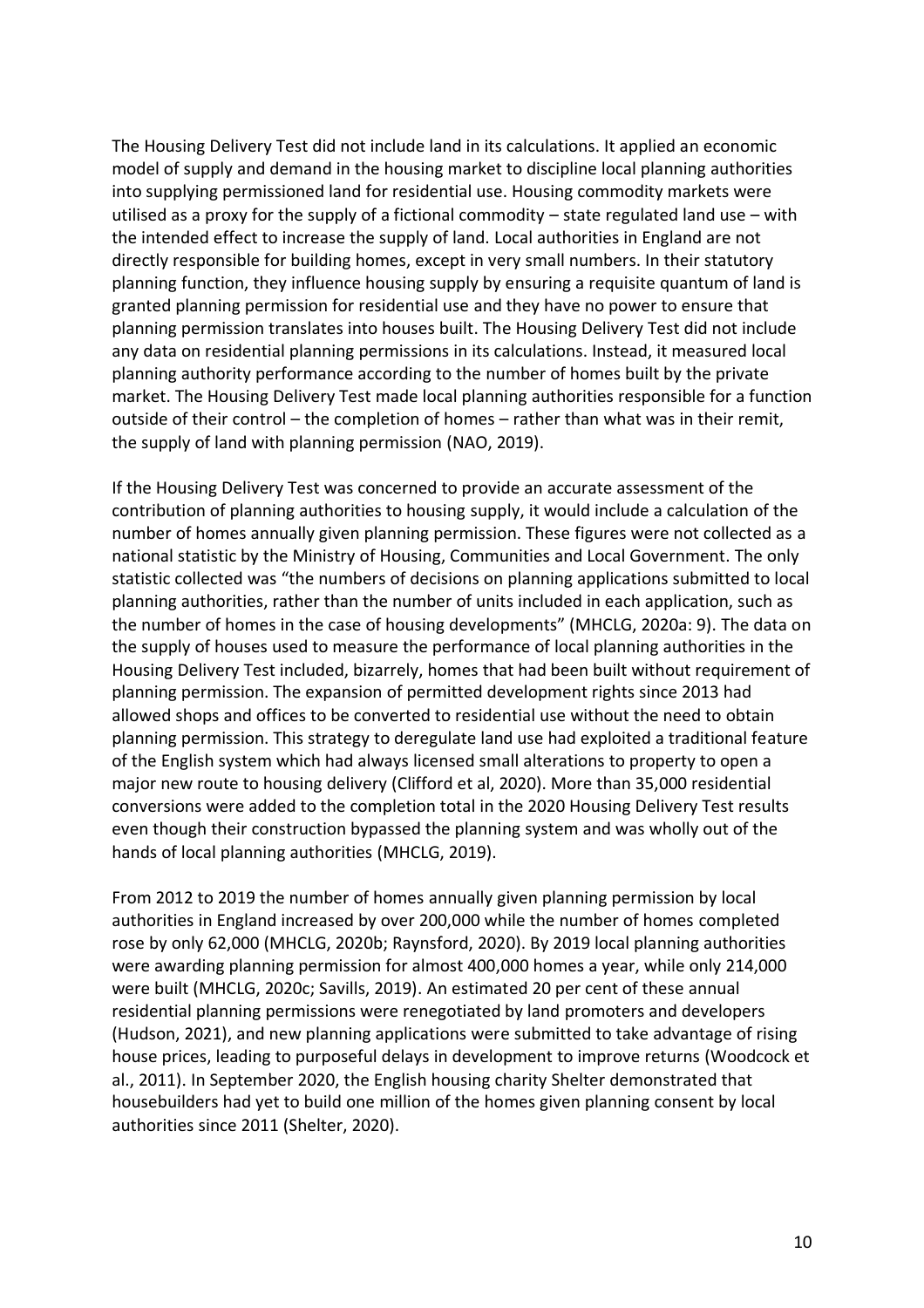Accountancy is a matter of taking notice of some numbers and not others (Kurunmäki, Mennicken and Miller, 2016). The Housing Delivery Test turned the narrative of planning as constraint into an accountancy model and applied it as an accurate reflection of the residential property market. Its effect was to render invisible the "poor supply responsiveness" of the private housebuilding industry (Barker, 2003:5), and to conceal the obstruction to housing supply caused by a flourishing market in the asset value of land with residential planning permission (Murray, 2020; Paccoud, et al., 2021). Landowners charge ground rent or its capitalized equivalent for the use of their land and "what is bought and sold is not the land, but title to the ground rent yielded by it," as David Harvey (2006: 367) wrote. A change of land use enabled by the award of planning permission unlocks the potential for a landowner to profit from an increase in ground rent. This future ground rent can be secured by developing the land for housebuilding, but an uplift in the exchange value of land can be also brought about through a permissioned change in land use. The award of planning approval may enable a landowner to profit from increased investment yields without any development necessarily taking place (Haila, 1988). Planning permission to build homes does not necessarily result in housing completions and residential development only occurs when it is the most profitable course of action for property interests (Paccoud et al., 2021).

The housebuilding industry in England is dominated by ten companies in competition over access to land supplies, rather than over the price or quality of housing sold (Colenutt, 2020). It is an industry that tends towards monopoly, with the top three housebuilders each owning on average a six-year pipeline of land with residential planning permission (Chamberlain Walker, 2017) while locking-in through restrictive contracts a further six or seven years of strategic land sites (Jefferys, 2016). The failure of this market to respond to demand with increased supply has been evidenced by a succession of government inquiries, and the Barker Review of Housing Supply (2003), the Calcutt (DCLG, 2007) and Letwin (2018) reviews confirmed the tendency of private housebuilders to deliberately restrict output to maintain prices (Archer & Cole, 2014). A "drip-feed" of between 30-60 homes completed per year per sales outlet was evidenced across all housing sites, with large sites building out most slowly (Adams, Leishman and Moore, 2009: 304; Lichfields, 2017).

The Housing Delivery Test increased residential land supplies but had little impact on the rate of housing delivered. Instead it created the conditions for the expansion of land investment markets. The grant of planning permission itself became an object of exchange as a promissory note on future development returns (Ward and Swyngedouw, 2018). The uplift in value made possible by residential planning permission in areas of high housing demand in England could be more than 100 times existing use value. Agricultural land in Oxfordshire, typically worth £25,000 a hectare, might be valued at £5.6 million a hectare with residential planning permission – an increase of 224 times (Murphy, 2018). Site promoters monetised the planning permission process by creating a profitable market in auctioning residential permissions on behalf of landowners, fuelling a speculative market in land at the expense of housing completions (Bradley, 2021). Research by the development consultancy Lichfields (2017) identified what the industry called a 'lapse rate' in residential permissions with, in some areas, 50 per cent of homes given planning permission never being built. Sites selected for housebuilding were those that offered the highest margins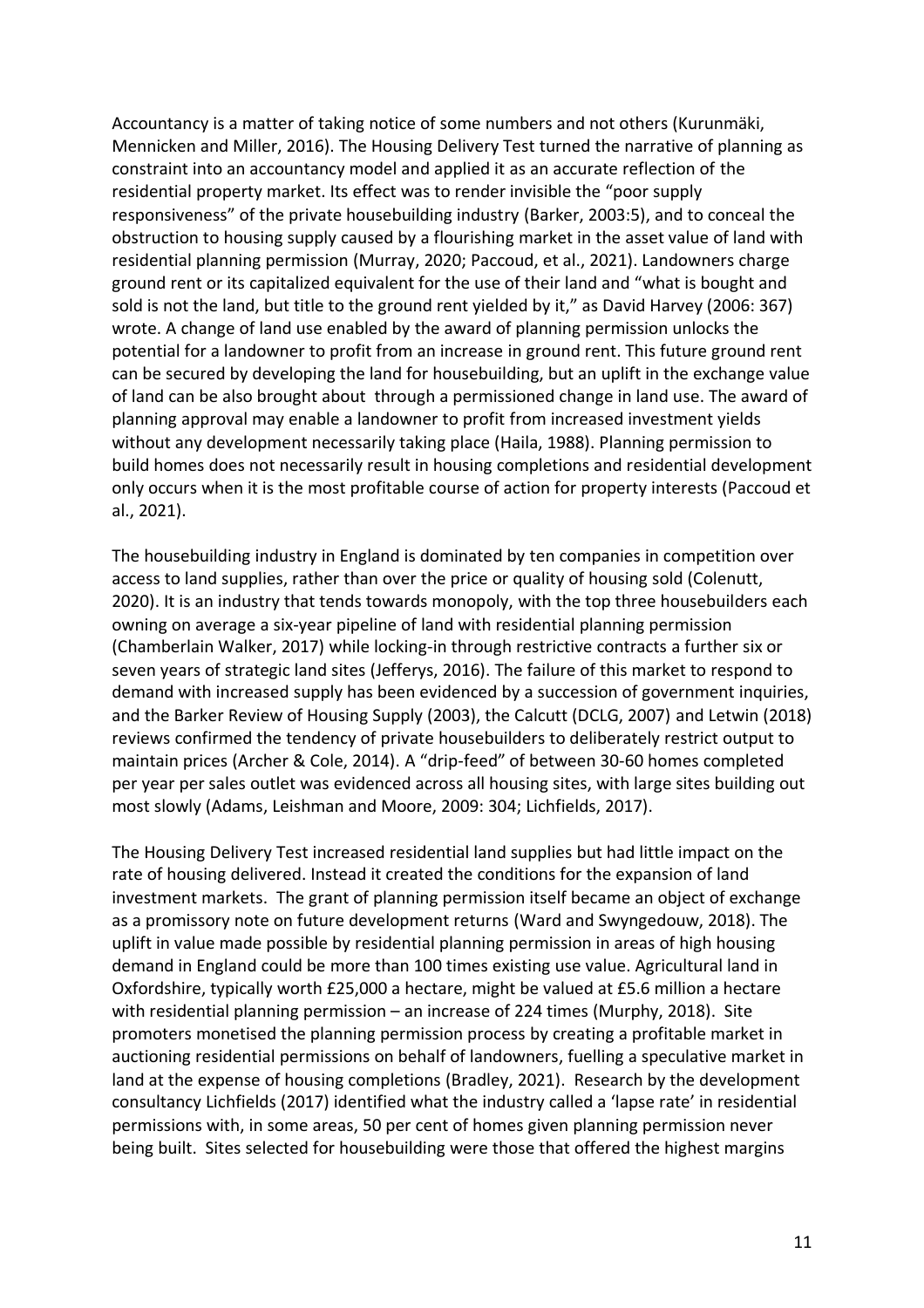and the decision to 'lapse' permissioned land suggested it offered a better return as a tradable asset than as a resource for production (Murray, 2020).

This trade in permissioned land as a commodity distinct and separable from housing construction impacted on the already-constrained supply of completed homes. While local planning authorities increased the supply of land in response to sanctions, developers and landowners sold the permissioned land, used it as collateral or repurposed it in new development applications leaving on average 40 per cent of annually permissioned homes unbuilt. The time taken to build a home after full planning permission doubled, rising from two to four years, reducing the rate of housing supply still further (Bradley, 2021; Chamberlain Walker, 2017). The Housing Delivery Test made the supply of a fictional commodity, land, dependent on demand for a real commodity, housing. Its effect was to incentivise cartelistic markets in land speculation and encourage artificial scarcity in housing supply. By 2021 – three years into the Housing Delivery Test – more than four million households were in unmet housing need in England. Most were stuck in overcrowded and unsuitable accommodation while over 500,000 households were homeless and 50,000 were living rough on the streets (Halewood, 2021). The Housing Delivery Test promoted the commodity fiction that a self-regulating market in housing would make homes affordable if land supply was deregulated. But the model of an ideal self-regulating market did not correspond with the cartel-like practices of commercial housebuilding, the monopolies of institutional landownership or the speculative investment strategies of property developers (Anderson, 2019). The price mechanism did not organise the market. De-regulation of landuse did not significantly increase housing supply, instead it stimulated land speculation, encouraged monopolies and artificial scarcity.

Two contrasting perspectives on Polanyi's theory of the double movement are present in the Housing Delivery Test. Considered as a pendulum-like swing from regulation to deregulation (Hough and Bair, 2012), the Housing Delivery Test provided landowners and developers with greatly enhanced opportunities to secure increased land values and to undermine the state protection of environmental resources. Resistance to the marketisation of planning came from local politicians and environmental campaigners with calls for more public regulation, rather than less (Raynsford, 2020). Reporting in 2021, the House of Commons Select Committee for Housing, Communities and Local Government recommended new penalties for developers who failed to build out housing permissions. A coalition of 500 residents' groups opposed to deregulation was launched that year (Community Planning Alliance, 2021), while in the planning practice literature the investment and accumulation strategies of landowners began to attract wider notice and concern. This growing discontent had little effect on the dominant narrative of the efficacy of 'free' markets, although it weakened political opposition to public housebuilding and led to widespread criticism of the use of market definitions of 'affordability' and 'affordable housing' in statutory housing and planning policy (Meen and Whitehead, 2020).

If the double movement is understood in terms of simultaneous movement and countermovement (Goodwin, 2018), the Housing Delivery Test was a regulatory device designed to model market dynamics in a fictional commodity, land-use planning, and to perpetuate the myth of an all-encompassing market economy, unfettered and free. Although its intent was de-regulatory – consistent with the narrative of planning as a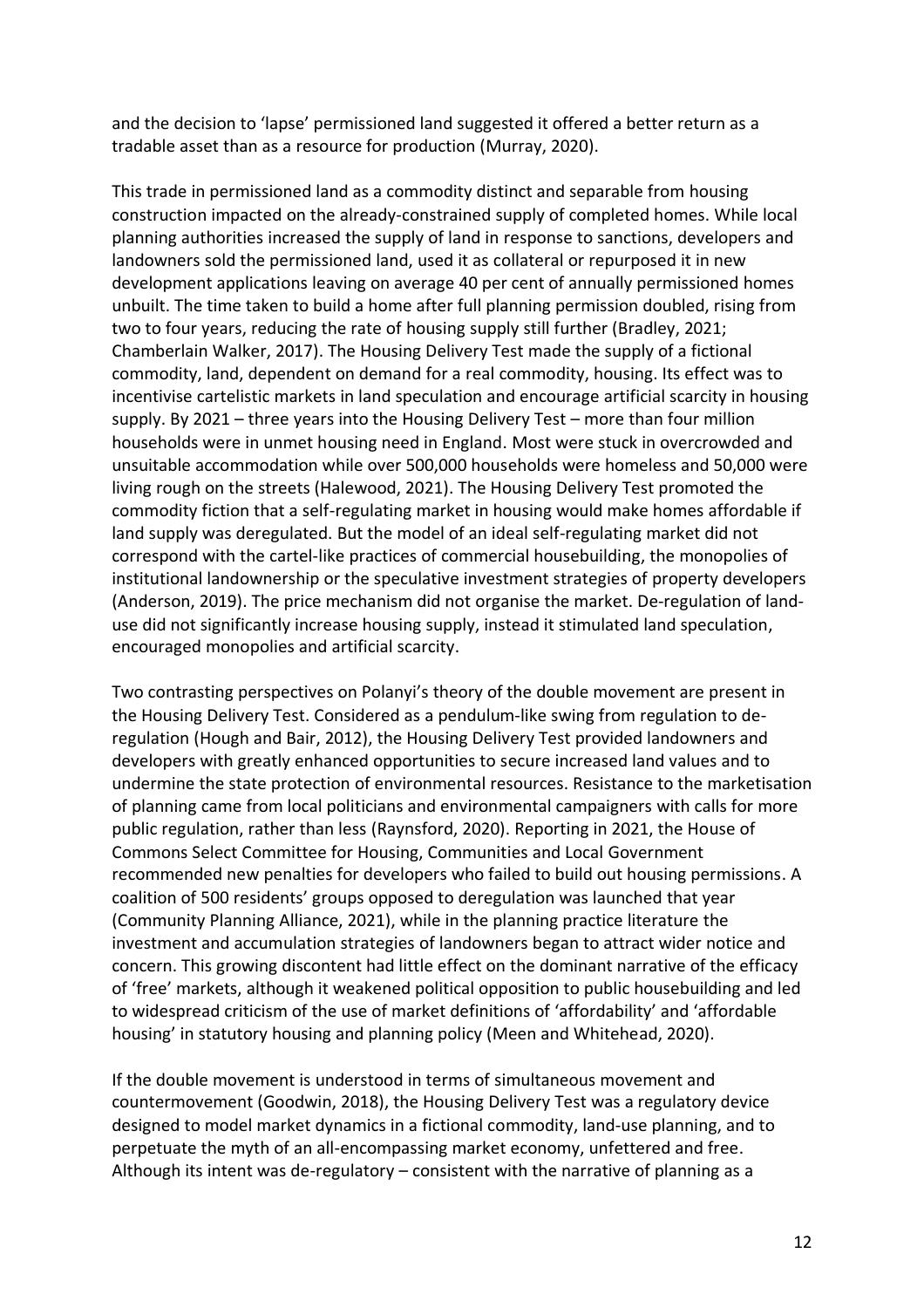constraint on self-regulating prices – it added to the regulatory framework a new standard methodology and a performance regime of sanctions. The introduction of an affordability metric to calculate housing demand was, in part, intended to compensate for the withdrawal of the state from public housing provision. The provision of municipal or public housing is a characteristic of a social market in which the practices of exchange are embedded in wider political and cultural institutions (Kemeny, 1995). Public housing provided homes allocated by need and rented at cost rather than market value for one third of all UK households until its managed decline in the late 1980s. If the introduction of affordability metrics and affordable housing products are understood as Polanyian strategies to embed the market in social relations, then the social market itself is now subject to the price mechanism. As a double movement the intention of the Housing Delivery Test was to conceal the contribution of state support for land and housing supply in order to create a convincing fiction of efficient markets. It was difficult to maintain this fiction since local planning authorities provided sufficient residential land-uses to deliver more than 300,000 homes a year while regulated not-for-profit housing providers contributed 20 per cent of all new supply. The regulated sector built out all their permissions and had no incentive to drip feed the supply of affordable housing in contrast to the restrictive practices of private developers and landowners (Affordable Housing Commission, 2020). In concealing the role played by state regulation in creating a functioning housing market, the Housing Delivery Test confirmed that the ideal selfregulating market can only function through "the disestablishment of the commodity fiction" (Polanyi, 2001: 1341:).

# Conclusions: accountancy and the Polanyian analytic

In this article I wanted to unravel the practices through which public services are marketised, distribution by need is aligned to the self-regulation of the price mechanism, and de-commodified goods are accounted as commodities. The calculations and formulas through which the project of marketisation is accomplished are said to be performative – that is they create the very conditions they describe. Rather than transform public services into markets, they describe the workings of an ideal market and impose this model of how markets are expected to behave on non-market goods and services. To pursue this idea of a model or fictional market, I encouraged a dialogue between the literature on the accountancy of marketisation and Karl Polanyi's concepts of the double movement and fictional commodities. The marketisation of public services can be read through Polanyi's thesis not as the expansion of the self-regulating market into a de-commodified sector, but the modelling of ideal markets in non-market environments. Polanyi argues that the selfregulating market is created and maintained by the state and remains firmly embedded in social and political relations while effectively denying its dependence on de-commodified economic practices.

I explored this application of Polanyi's thesis in a study of the marketisation of statutory land-use planning and the introduction of accountancy practices in the allocation of land for housing supply. These calculative procedures displaced the principle of housing need as the primary mechanism for the statutory allocation of residential land use and constructed a performance framework in which market price and supply and demand were made the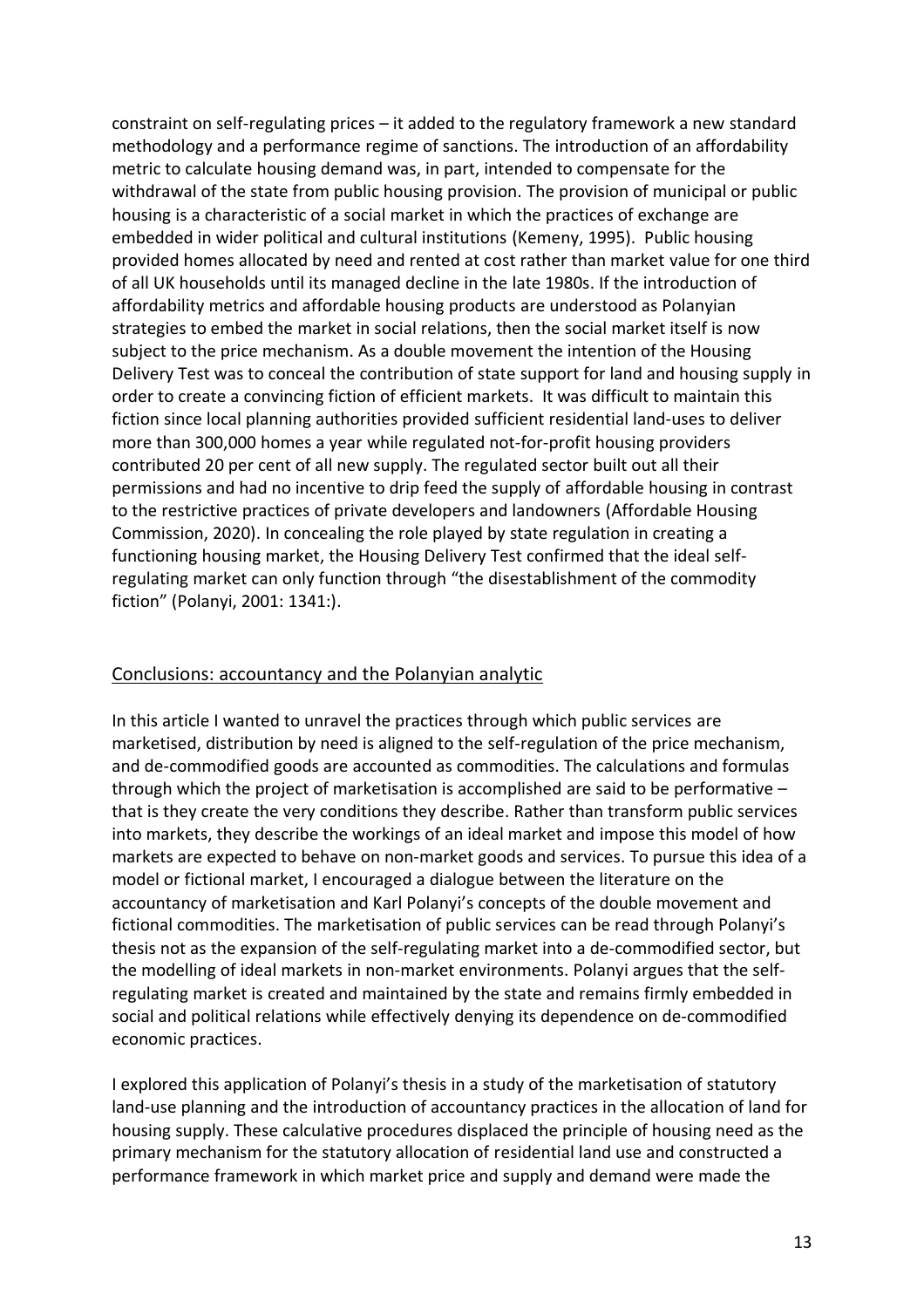arbiters of distribution. A detailed study of one such accountancy practice in English landuse planning in a performance framework known as the Housing Delivery Test demonstrated the work done to fashion a fiction of supply and demand from the purposeful selection and exclusion of performance data. The Housing Delivery Test promoted an ideal of a self-regulating market that concealed its dependence on an economy of social and political practices. Its purpose was to install price, in the place of need, as the self-steering mechanism for statutory land-use regulators, and to apply market disciplines, supplemented by sanctions, to encourage local planning authorities to supply land to meet market demand. Increased supplies of land, however, did not translate into an increase in housing supply. Housing and land markets were shown to depend on the public regulation of land as a fictional commodity, of housing need as a target of public intervention, and of housebuilding as a practice supported by public and not-for-profit production and distribution.

The performative effect of accountancy in this case study was to demonstrate how markets 'should' work to those whose role was to regulate supply. The practices of a social and political economy were to be aligned more closely to the price mechanism. To read the performative role of accountancy in marketisation through Polanyi's analytic is to see it as the work done by statutory services to model an ideal market which functions only within the shelter of a de-commodified economy. A definition of marketisation as de-regulation or commodification may not be helpful here if it brings with it the imaginary of a selfregulating market. While we see commodification and marketisation taking place in this study of the Housing Delivery Test, both are perhaps better understood as accountancy effects rather than market forces. Accountancy practices do not create the economy they describe. They fashion a fictional market in social and political relations.

# References

@HennessyArch (2020) Council stock: loss of 2016 from 2010-19. Posted 9 October by Liam Hennessy [Online] Available from: https://twitter.com/HennessyArch

Aalbers, M.B. (2016) The financialization of housing: a political economy approach*.* London. Routledge

Adams, D., C. Leishman & C. Moore (2009) Why not build faster? Explaining the speed at which British house-builders develop new homes for owner-occupation. *Town Planning Review,* 80 (3) 291-313

Affordable Housing Commission (2020) Making housing affordable again: rebalancing the nation's housing system. Full report. London, Affordable Housing Commission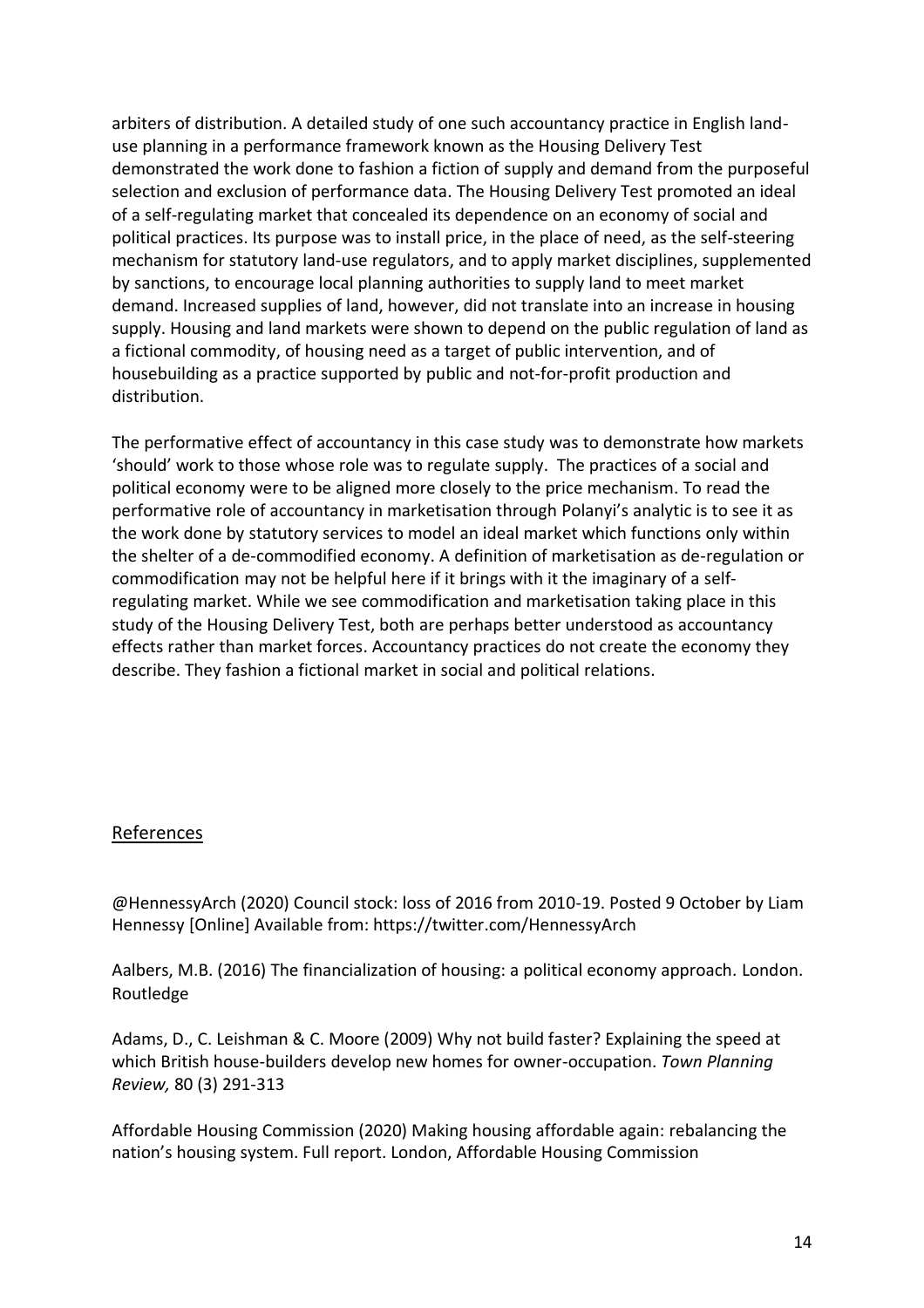Anderson, M. B. (2019) Class Monopoly Rent and the Redevelopment of Portland's Pearl District. Antipode Vol. 51 No. 4 : 1035-1056

Archer, T. & I. Cole (2014): Still not plannable? Housing supply and the changing structure of the housebuilding industry in the UK in 'austere' times. People, Place and Policy, 8,2, 97- 112.

Barker, K. (2003) Review of Housing Supply: securing our future housing needs. Interim Report Analysis. Norwich. HMSO.

Blomley, N. (2008) Enclosure, common right and the property of the poor. Social and Legal Studies, 17, 3: 311-331

Bradley, Q. (2021) The financialisation of housing land supply in England. *Urban Studies.* 58,2: 389-404

Broughton, J. (2018) Municipal dreams: the rise and fall of council housing. London, Verso

Callcutt Review (2007) The Callcutt review of housebuilding delivery. London, Department of Communities and Local Government

Callon, M. (2016) Revisiting marketization: from interface-markets to market-agencements, *Consumption Markets & Culture*, 19:1, 17-37

Callon, M. (2007) What does it mean to say that economics is performative? In D.MacKenzie, F. Muniesa and L. Siu (eds.),Do economists make markets?, Princeton University Press, Princeton, NJ.

Callon, M. (1998) Introduction: the embeddedness of economic markets in economics. In M. Callon (ed.), The laws of the markets, Blackwell, Oxford.

Callon, M. & F. Muniesa (2005) Economic Markets as Calculative Collective Devices. *Organization Studies* 26 (8): 1229–1250

Chadwick, S. (2017) Sustainable development: residual issues with the tilted balance? Journal of Planning & Environment Law J.P.L., 8, 796-802

Chamberlain Walker (2017) *The role of land pipelines in the UK housebuilding process.* London. ChamberlainWalker Economics & Barrett Developments Ltd

Christophers, B. (2018) The New Enclosure: the appropriation of public land in neoliberal Britain*.* London. Verso

Clifford, B., P. Canelas, J. Ferm & N. Livingstone, A. Lord & R. Dunning (2020) Research into the quality standard of homes delivered through change of use permitted development rights. London. Ministry of Housing Communities and Local Government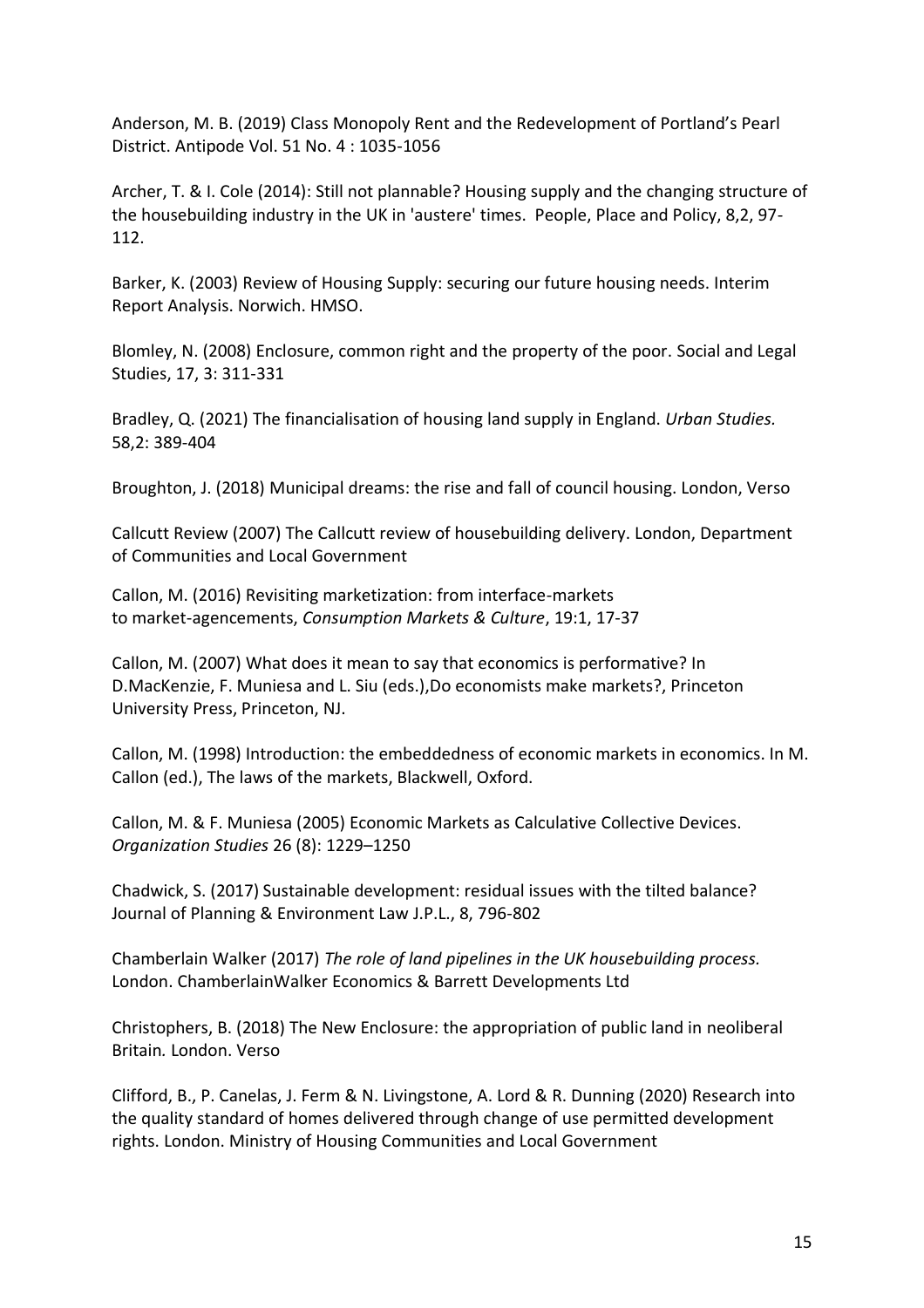Colenut, B. (2020) The Property Lobby: The Hidden Reality behind the Housing Crisis. Bristol, Policy Press

Community Planning Alliance (2021) Community Planning Alliance: the grassroots group. [Internet] Available at: https://grassrootscampaigns.weebly.com

DCLG (2107) Planning for the right homes in the right places: consultation proposals. London. Department of Communities and Local Government

Doyal, L. & Gough, I. (1991) A theory of human need. Basingstoke. Macmillan

Ferm, J. & M. Raco (2020) Viability Planning, Value Capture and the Geographies of Market-Led Planning Reform in England, Planning Theory & Practice, 21:2, 218-235

Fields, D. (2018) Constructing a New Asset Class: Property-led Financial Accumulation after the Crisis. Economic Geography, 94(2):118–140

Fraser, N. (2014) Can society be commodities all the way down? Post-Polanyian reflections on capitalist crisis. Economy and Society, 43:4, 541-558

Gallent, N. (2019) Whose housing crisis: assets and homes in a changing economy. Bristol. Policy Press

Gibson-Graham, J.K. (2006) The end of capitalism as we knew it: a feminist critique of political economy. Minneapolis, University of Minnesota Press

Gibson-Graham, J.K., Dombroski. K. (2020) The handbook of diverse economies. Cheltenham: Northampton, Edward Elgar Publishing

Goodwin, G. (2018) Rethinking the Double Movement: Expanding the Frontiers of Polanyian Analysis in the Global South. Development & Change, 49, 5: 1268-1290

Graeber, D. (2015) The Utopia of Rules: On Technology, Stupidity, and the Secret Joys of Bureaucracy. New York, Melville House Publishing

Haila, A. (2016) Urban Land Rent: Singapore as a property state. Chichester. John Wiley & Sons Ltd

Halewood, J. (2019) The structural and systemic homeless crises in England and why banning no fault eviction will make them worse. Speye Joe [Internet] Available at https://speyejoe2.wordpress.com/. Accessed January 2021

Harris, N., B. Webb & R. Smith (2018) The changing role of household projections: exploring policy conflict and ambiguity in planning for housing. Town Planning Review, 89 (4) : 403- 424

Harvey, D. (2006 [1982]) Limits to Capital*.* London. Verso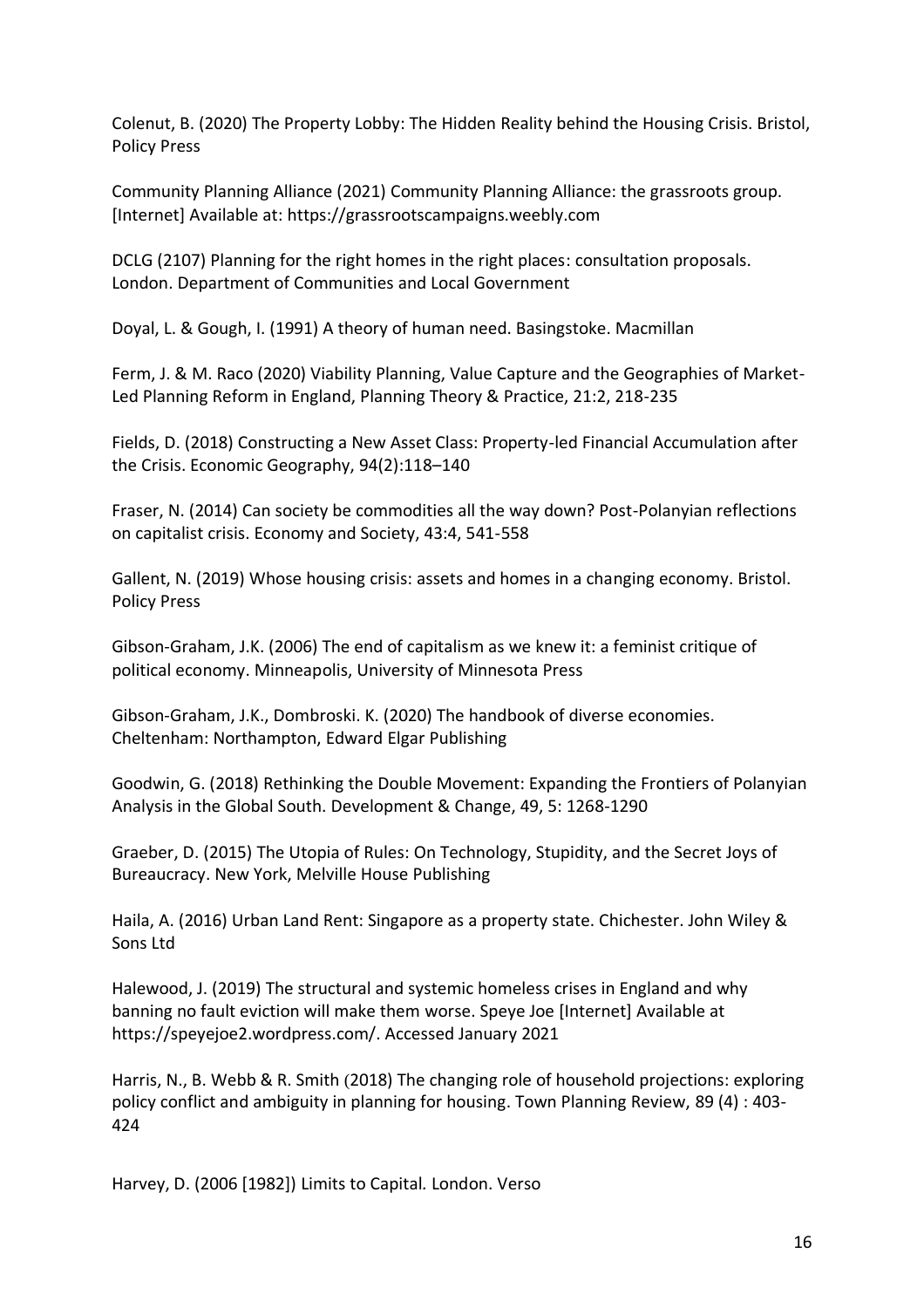Hough, P.A. & J. Bair (2012) Dispossession, class formation, and the political imaginary of Colombia's coffee producers over the longue durée: beyond the Polanyian analytic. American Sociological Association, Volume XVIII, 1: 30-49

Hudson, N. (2021) Unbuilt Planning Permissions. Posted 12 May. BuiltPlace. [Internet] Available at: https://builtplace.com/digging-deeper-unbuilt-planning-permissions/

Hudson, N. (2020) Digging Deeper – Housing Supply & Population Density. Posted 7 July. BuiltPlace. [Internet] Available at: https://builtplace.com/digging-deeper-housing-supplypopulation-density.

Jefferys, P. (2016) Land banking: what's the story? *Shelter Blog* 14 December. [Internet] Available at: https://blog.shelter.org.uk. Accessed on 1 June 2019

Kemeny, J. (1995) From public housing to the social market : rental policy strategies in comparative perspective. London: Routledge.

Kurunmäki, L., A. Mennicken and P. Miller (2016) Quantifying, Economising and Marketising: democratizing the social sphere? Sociologie du travail, 58, 4: 390-402

Langthaler, E. & E. Schüßler (2019) Commodity Studies with Polanyi: Disembedding and Re-Embedding Labour and Land in Contemporary Capitalism. Österreich Z Soziol, 44:209–223

Latour, B. (1987) Visualisation and Cognition: Drawing Things Together. *Knowledge and Society Studies in the Sociology of Culture Past and Present*, Jai Press, 6: 1-40

Letwin, O. (2018) *Independent Review of Build Out Rates. Draft Analysis.* London. Ministry of Housing, Communities and Local Government

Lichfields (2017) *Stock and Flow: planning permissions and housing output*. London. Nathanial Lichfield & Partners

MHCLG (2019) National Planning Policy Framework. London. Ministry of Housing, Communities and Local Government

MHCLG (2020a) Planning Applications in England: October to December 2019. Planning Statistical Release 25 March 2020. National Statistics. Ministry of Housing, Communities and Local Government

MHCLG (2020b) Live tables on housing supply: indicators of new supply. Table 244 House building: permanent dwellings started and completed, by tenure. Available from https://www.gov.uk/government/statistical-data-sets/live-tables-on-house-building. London, Ministry of Housing Communities and Local Government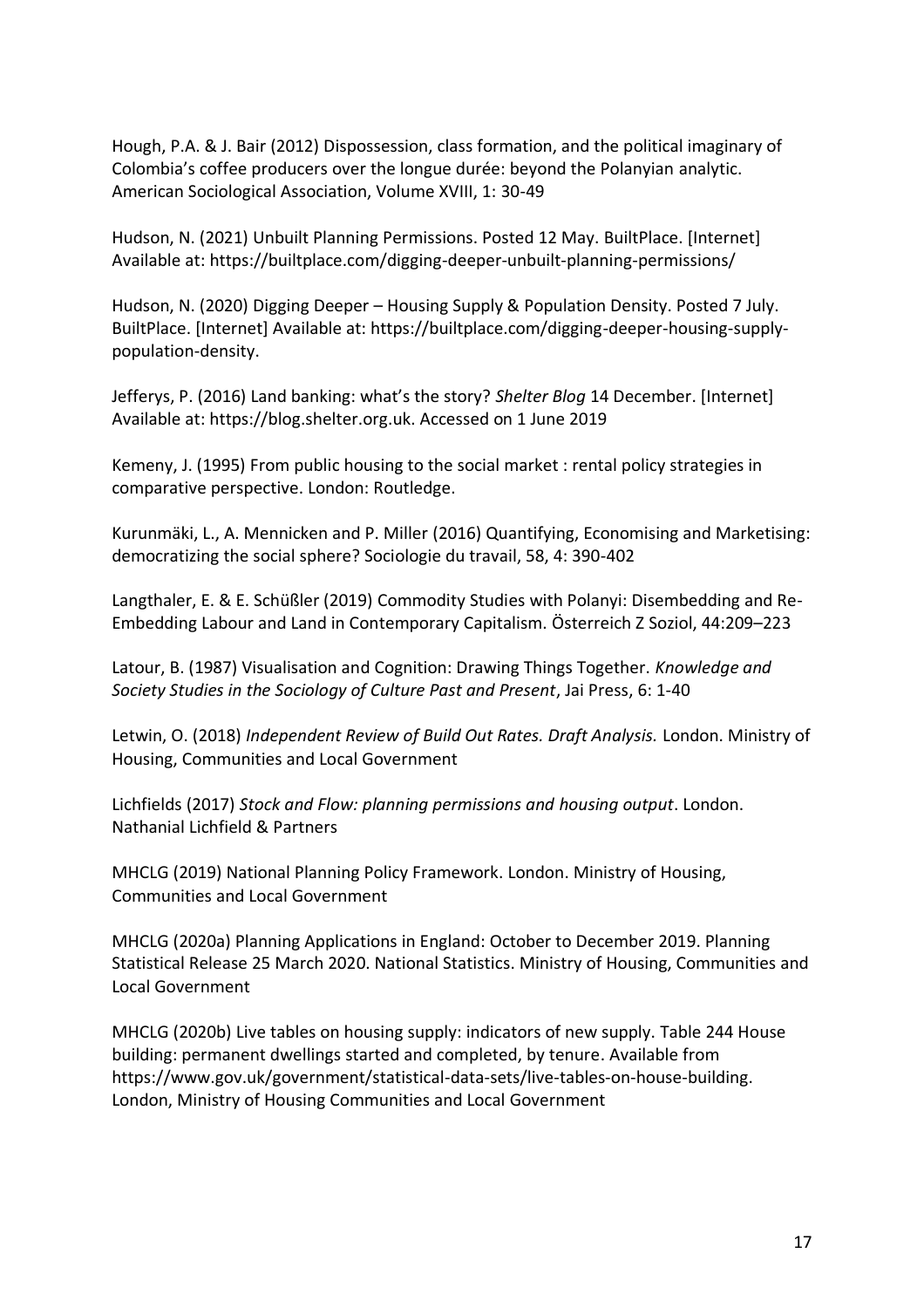MHCLG (2020c) Housing supply: net additional dwellings. National Statistics. [Internet] Available from https://www.gov.uk/government/collections/net-supply-of-housing. London, Ministry of Housing Communities and Local Government

MHCLG (2021) Housing supply: indicators of new supply statistics. National Statistics. [Internet] Available from https://www.gov.uk/government/collections/house-buildingstatistics. London, Ministry of Housing Communities and Local Government

MacKenzie, D. (2006) An engine, not a camera: how financial models shape markets. MIT Press, Cambridge, MA.

Marx, K. (1981) Capital: a critique of political economy, Volume Three. Translated by David Fernbach. London, Penguin Books

Maucourant, J. & S. Plociniczak (2013) The Institution, the Economy and the Market: Karl Polanyi's Institutional Thought for Economists. Review of Political Economy, Vol. 25, No. 3, 512–531

Mazzucato, M. (2015) The entrepreneurial State: debunking public vs. private sector myths. New York, PublicAffairs

Meen, G. & C. Whitehead (2020) Understanding affordability: The economics of housing markets. Bristol, Policy Press

Miller, D. (2002) Turning Callon the right way up, Economy and Society, 31:2, 218-233

Miller, P. (2001) Governing by numbers: why calculative practices matter. *Social Research*, 68 (2): 379-396

Miller, P. (1994) Accounting as social and institutional practice: an introduction. In: Hopwood, A.G. & P. Miller (eds.) Accounting as social and institutional practice. Cambridge, Cambridge University Press: 1-39

Miller, P. & N. Rose (2008) Governing the Present: administering economic social and personal life. Cambridge. Polity Press

Murphy, L. (2020) Performing calculative practices: residual valuation, the residential development process and affordable housing, Housing Studies, 35:9, 1501- 1517

Murphy, L. (2018) The Invisible Land: the hidden force driving the UK's unequal economy and broken housing market*.* London. IPPR

Murphy, L. (2014). 'Houston, we've got a problem': The Political Construction of a Housing Affordability Metric in New Zealand. Housing Studies, 29(7), 893-909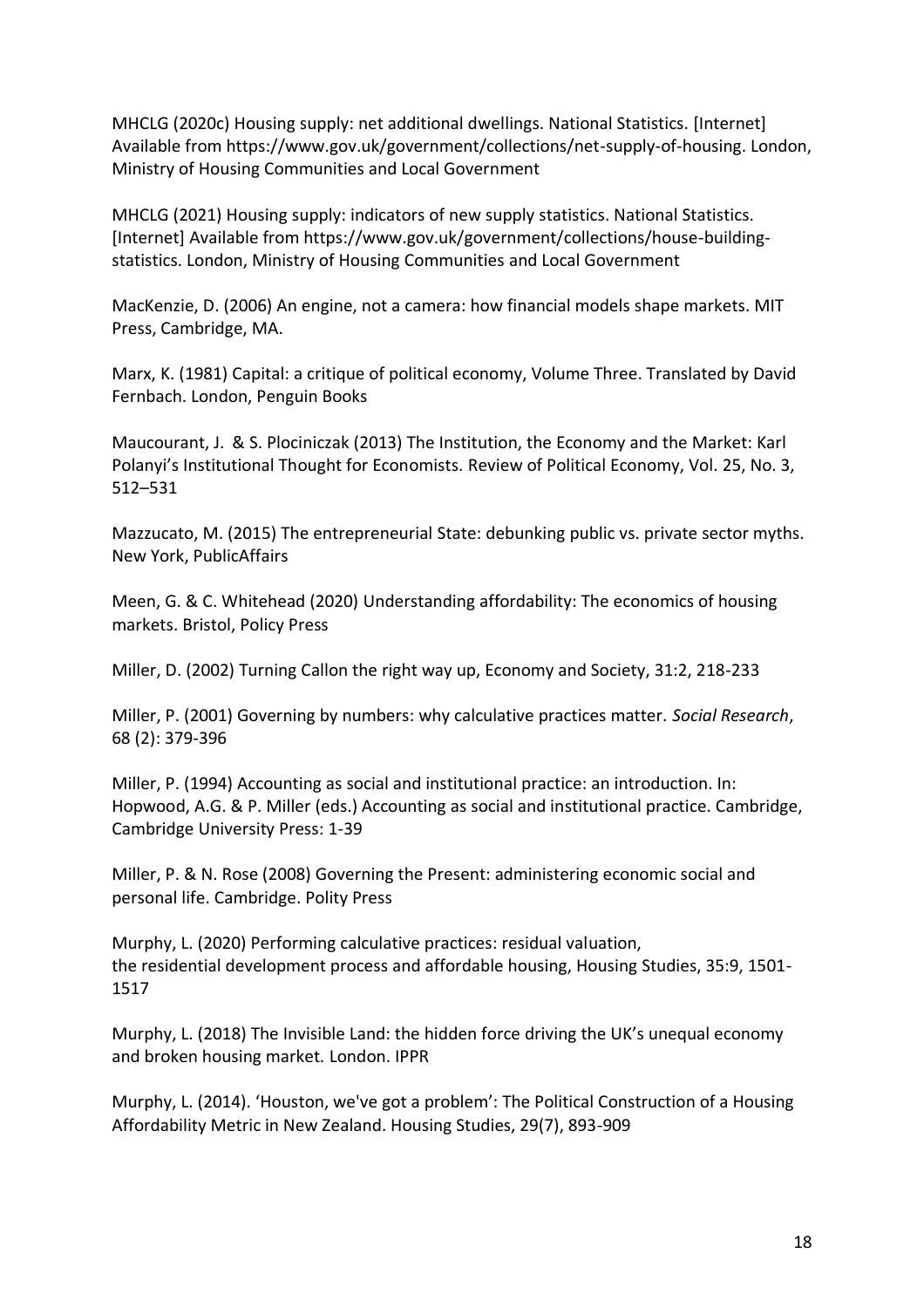Murray, C.K. (2020) Time is money: How landbanking constrains housing supply. Journal of Housing Economics, 49: 101708: 1-10

National Housing Federation (2021) How many homes did housing associations deliver in quarter one 2020/21? Briefing 15 February. London. National Housing Federation.

Paccoud, A., M. Hesse, T. Becker & M. Górczyńska (2021): Land and the housing affordability crisis: landowner and developer strategies in Luxembourg's facilitative planning context, Housing Studies, DOI: 10.1080/02673037.2021.1950647. Published online 29 July.

Polanyi, K. (2001 [1944]) The Great Transformation: the political and economic origins of our time. Boston, MA : Beacon Press

Raynsford, N. (2020) Planning 2020 one year on: 21<sup>st</sup> century slums? London. Town & Country Planning Association

Raynsford, N. (2018) Planning 2020. Raynsford Review of Planning in England. Final Report. London. Town & Country Planning Association

Ravetz, A. (1986) The government of space: town planning in modern society. London. Faber and Faber

Savills (2019) Planning policy update. UK Residential – December. London. Savills Research. Available from: https://pdf.euro.savills.co.uk/uk/residential---other/planning-policy-updatedecember-2019.pdf

Shelter (2020) 40% of homes granted planning permission go unbuilt. Press Release posted 04 Sep 2020. [Internet] Available at: https://england.shelter.org.uk

Simmie, H. (2021) Housing Delivery Test: 2020 Measurement. The Savills Blog 25 January 2021 https://www.savills.co.uk/blog/article/310243/research/housing-delivery-test--2020 measurement

Smith , S. J. (2005) States, markets and an ethic of care. Political Geography 24, 1–20

Smith, S.J., M. Munro and H. Christie (2006) Performing (Housing) Markets. Urban Studies, Vol. 43, No. 1, 81–98

Waldron, R. (2019) Financialization, Urban Governance And The Planning System: utilizing development viability as a policy narrative for the liberalisation of Ireland's post-crash planning system. *International Journal of Urban and Regional Research*, 43 (4): 685-704

Ward, C. & E. Swyngedouw (2018) Neoliberalisation from the ground up: insurgent capital, regional struggle and the assetisation of land. *Antipode*, 50 (4): 1077-1097